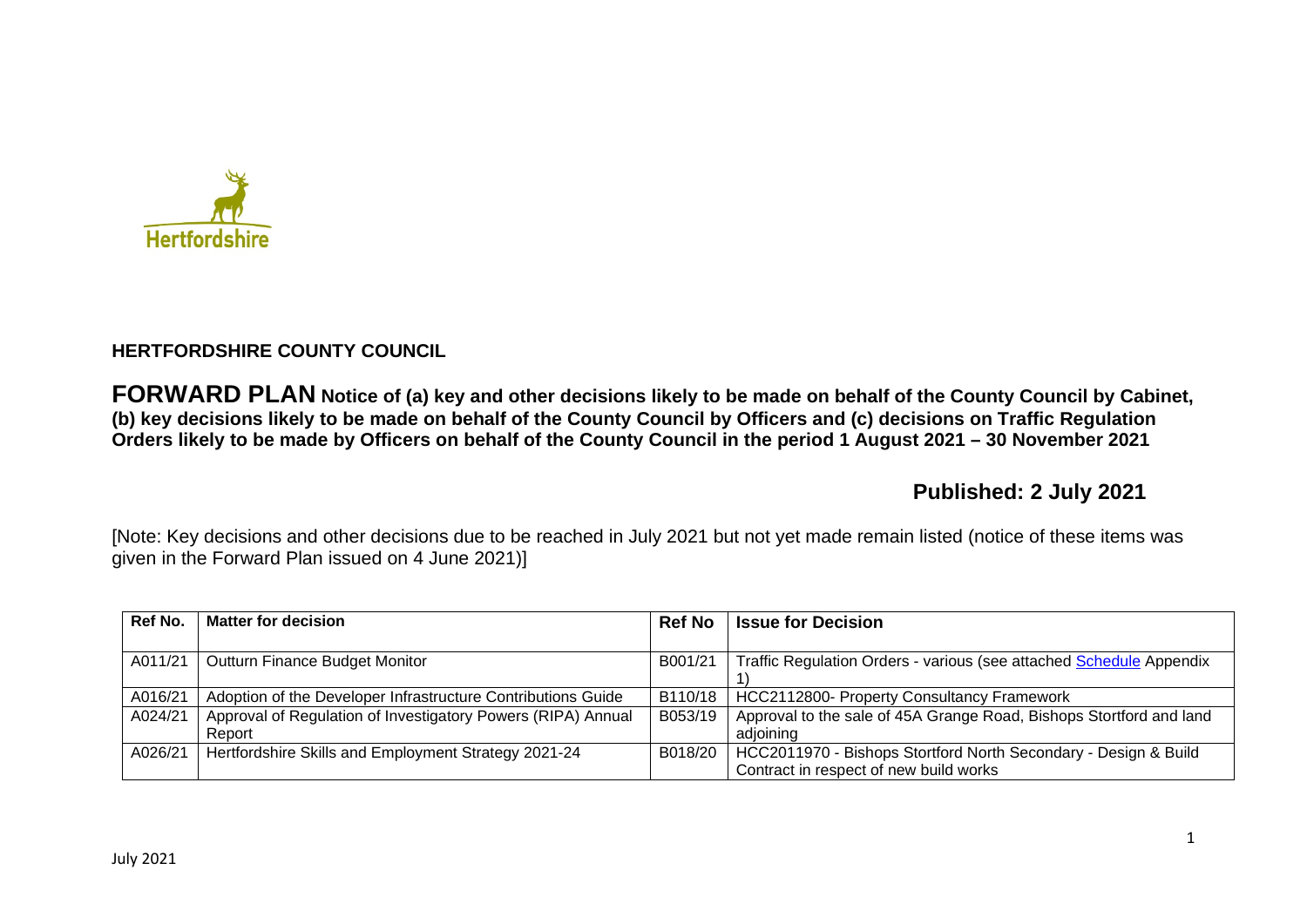| A028/21 | Acquisition of Brookdell Yard, Watford, adjacent to Waterdale<br>recycling Centre, Watford, to enlarge capacity of facility to                                                                                                                                                                 | B076/20 | Framework Agreement for<br>the Supply of Cut Paper & Card Size A3 & A4                                                      |
|---------|------------------------------------------------------------------------------------------------------------------------------------------------------------------------------------------------------------------------------------------------------------------------------------------------|---------|-----------------------------------------------------------------------------------------------------------------------------|
| A029/21 | ensure long term future of service<br>Whether to publish a Statutory notice on the proposal to<br>change the age range of Oxhey Early Years Centre, a<br>Maintained Nursery School in Watford, to allow children to be<br>admitted from the age of 2.                                          | B093/20 | HCC2012494 - Relocation of the Blues Pre-school to land at Cox's<br>Gardens, Bishops Stortford. Temporary Mobile Building.  |
| A030/21 | To seek approval to: capital funding to support the permanent<br>enlargement of The Priory School, Hitchin by 1 form of entry<br>(fe) to 7fe from 2023; entering a Funding Agreement with the<br>school; and the use of S106 allocations towards this and other<br>previous expansion schemes. | B003/21 | Approval to the sale of part of the Land at Onslow St Audrey's School,<br>Hatfield                                          |
| A031/21 | Variation to Hertfordshire County Council Admission<br>Arrangements for 2021/22 and 2022/23                                                                                                                                                                                                    | B006/21 | Approval to the terms of sale for Former Highway Maintenance Depot,<br>Station Road, Watton at Stone                        |
| $***$   | Update On Covid Recovery Strategy Programme                                                                                                                                                                                                                                                    | B007/21 | Approval to the terms of sale for Land at Foxgrove Path, South Oxhey                                                        |
| A012/21 | Consider the future of land south of Croft Lane (Norton C),<br>Letchworth                                                                                                                                                                                                                      | B008/21 | Approval to the terms of sale for Former Little Furze JMI School,<br>Gosforth Lane, South Oxhey                             |
| A018/21 | Consider the future of Land at 2B Star Street<br>in connection with the existing library at 87 High Street, Ware.                                                                                                                                                                              | B010/21 | Consider the future of Eastern Playing Fields, Goffs lane, Cheshunt                                                         |
| A033/21 | Winter Service Operational Plan (WSOP) 2021/22                                                                                                                                                                                                                                                 | B011/21 | Land and building at Meadowbank, Alexandra Road, Kings Langley -<br>Appropriation to Adult Care Services                    |
| A034/21 | Winter Salt Bin Review                                                                                                                                                                                                                                                                         | B012/21 | HCC2012582 - Refurbishment of a former adult care home to provide<br>accommodation for Looked After Children                |
| A037/21 | To agree the School Improvement Strategy 2021-26                                                                                                                                                                                                                                               | B019/21 | HCC2112728 - Re-Fit of Hertfordshire County Council Stevenage<br><b>Offices</b>                                             |
| A038/21 | Approval of Queens Green Canopy funding for<br>Hertfordshire County Council & support for external group<br>planting                                                                                                                                                                           | B026/21 | Single Tender Action for Midpoint Intensive Enablement Service                                                              |
| A039/21 | Highways service procurement 2024 - Proposed Delivery<br><b>Model Decision</b>                                                                                                                                                                                                                 | B030/21 | HCC2112744 - Care Provider for new care home development at Little<br>Furze, South Oxhey                                    |
| A40/21  | Approval for capital funding delivery of Public Sector<br><b>Decarbonisation Works Scheme Works for Hertfordshire</b><br><b>County Council</b>                                                                                                                                                 | B033/21 | Framework Agreement for the Supply of First Aid Kits, Equipment &<br>Consumables                                            |
| A015/21 | Consider the future of Land North of Roysia School, Royston                                                                                                                                                                                                                                    | B037/21 | Approval of Enabling Agreement and surrender of lease of land at<br>Onslow St Audrey's School, Hatfield                     |
| A035/21 | <b>Winter Footway Strategy</b>                                                                                                                                                                                                                                                                 | B038/21 | Approval of the final terms of the 125-year peppercorn lease for the<br>new special school at Woodside, Welwyn Garden City. |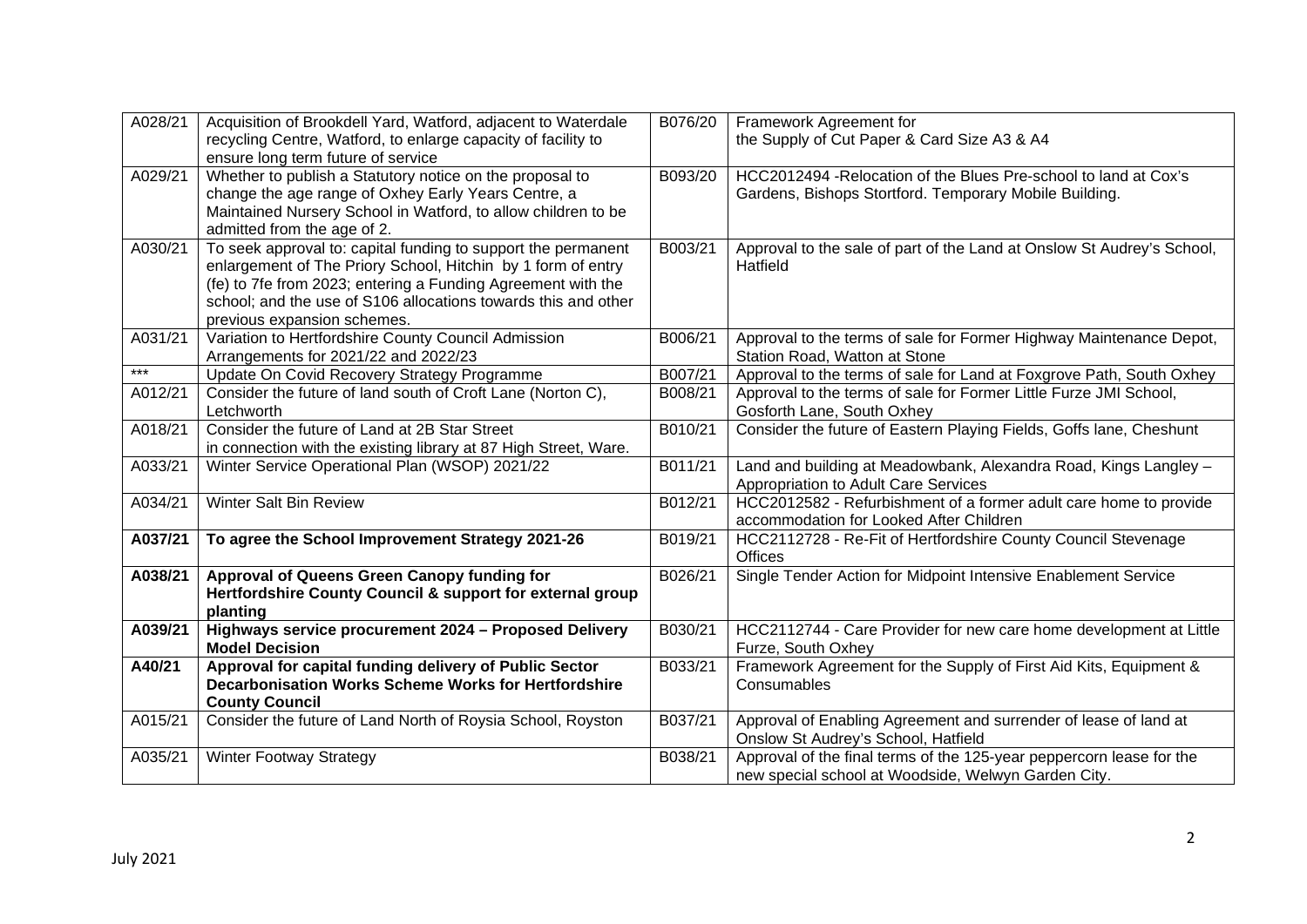| A036/21 | Hertfordshire County Council's Admission Arrangements for<br>2023/24 | B044/21 | The Supply of Catering Disposables                                                                      |
|---------|----------------------------------------------------------------------|---------|---------------------------------------------------------------------------------------------------------|
| A041/21 | Approval to consult on the SEND Strategy 2022 - 2025                 | B045/21 | The Supply of Steel Lockers                                                                             |
| A032/21 | Future of Buntingford Recycling Centre                               | B046/21 | Provision of Tree Work Services                                                                         |
| A042/21 | Recommissioning of Overnight Short Breaks for CYP with               | B047/21 | Procurement of training providers to allow HCC to utilise the                                           |
|         | <b>SEND and/or Complex Health Needs.</b>                             |         | Apprenticeship Levy funds.                                                                              |
|         |                                                                      | B049/21 | Demolition of the Former Little Furze Primary School, South Oxhey.                                      |
|         |                                                                      | B050/21 | Award of various local bus and school coach contracts (tender round                                     |
|         |                                                                      |         | for Services starting September 2021)                                                                   |
|         |                                                                      | B051/21 | Hertfordshire County Council and the Procurement Partnership Ltd                                        |
|         |                                                                      |         | Finance and Leasing Dynamic Purchasing System Agreement                                                 |
|         |                                                                      | B052/21 | HCC2112924 SEND Temporary Expansion - New modular                                                       |
|         |                                                                      |         | accommodation landscaping works and internal remodelling                                                |
|         |                                                                      | B053/21 | Contract award for the delivery of the Hertfordshire Autism Community                                   |
|         |                                                                      | B055/21 | <b>Support Service</b><br>Tender of Reablement and Support at Home contract for St Albans and           |
|         |                                                                      |         | Stevenage                                                                                               |
|         |                                                                      | B056/21 | Contract Award for Midpoint Intensive Enablement Service                                                |
|         |                                                                      | B057/21 | Award of Framework for spot providers                                                                   |
|         |                                                                      |         |                                                                                                         |
|         |                                                                      | B059/21 | Implementation of records & document management module to                                               |
|         |                                                                      |         | support new HR application                                                                              |
|         |                                                                      |         |                                                                                                         |
|         |                                                                      | B060/21 | Provision of Housing Related Support services - Award of Contract                                       |
|         |                                                                      | B061/21 | Washroom Services for all HCC sites - Award of Contract                                                 |
|         |                                                                      | B062/21 | Bishop Stortford Young Person Centre - refurbishment of existing                                        |
|         |                                                                      |         | building                                                                                                |
|         |                                                                      | B063/21 | HCC2012445 - Consultant to undertake the master planning and                                            |
|         |                                                                      |         | planning application to help in the delivery of Brookfield Garden Village                               |
|         |                                                                      | B064/21 | Reinforced Autoclaved Aerated Concrete (RAAC) repair and                                                |
|         |                                                                      |         | replacement of roofs containing this form of concrete                                                   |
|         |                                                                      | B065/21 | Award of a contract for the provision of a Learning System and<br>Catalogue with effect from April 2022 |
|         |                                                                      |         |                                                                                                         |
|         |                                                                      | B066/21 | Award of a Demand Responsive Transport Operator.                                                        |
|         |                                                                      |         |                                                                                                         |
|         |                                                                      | B067/21 | <b>The Supply of Envelopes</b>                                                                          |
|         |                                                                      | B068/21 | HCC2113016 -                                                                                            |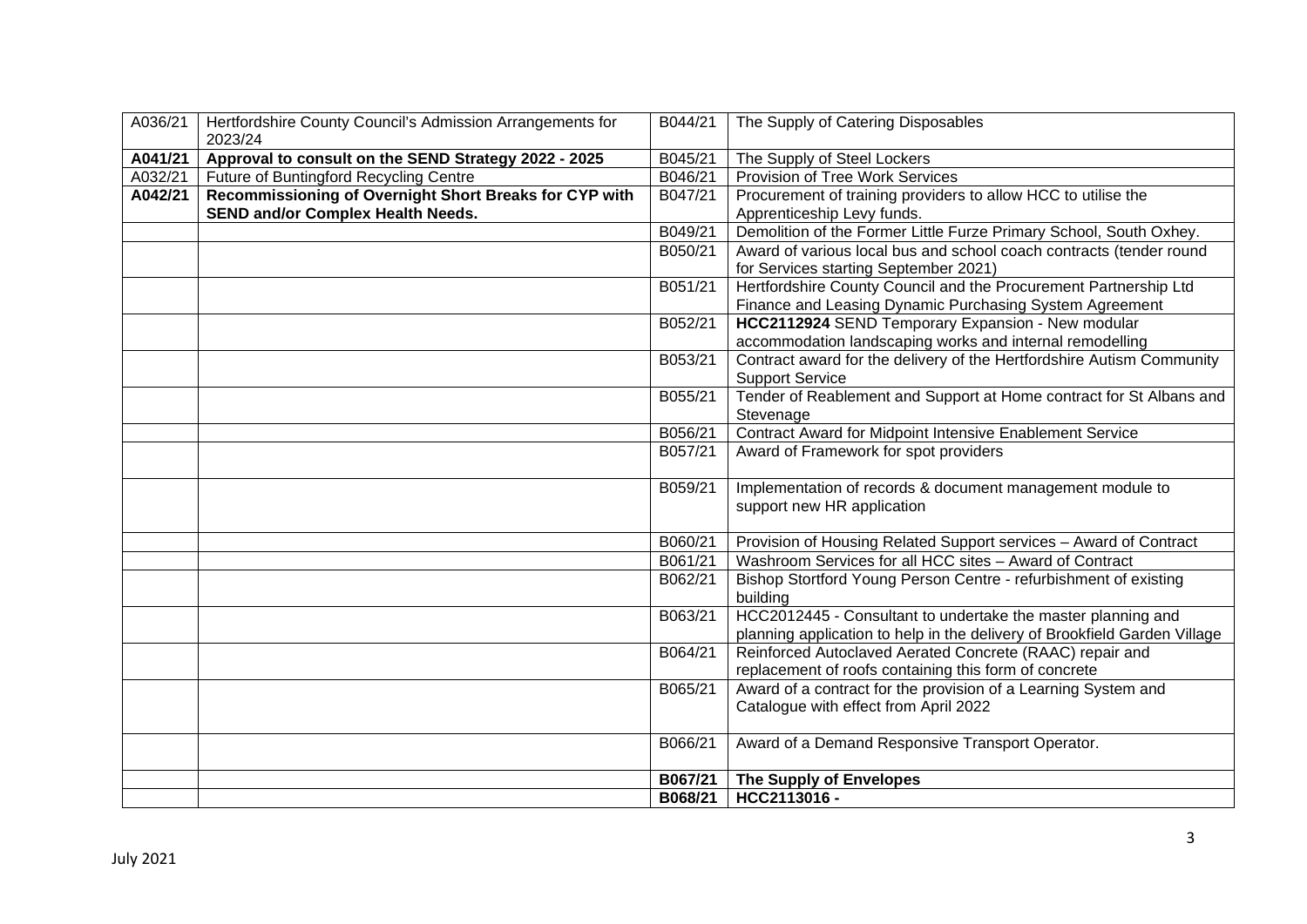|         | Batch 63 Cluster 1 - The Priory School - Mechanical & Electrical<br><b>Works</b> |
|---------|----------------------------------------------------------------------------------|
|         |                                                                                  |
| B069/21 | HCC2113017 -                                                                     |
|         | Batch 63 Cluster 2 - Hertford St Andrews C of E Primary School &                 |
|         | <b>Wheatcroft Primary School - Mechanical &amp; Electrical Works</b>             |
| B070/21 | HCC2113018 -                                                                     |
|         | Batch 63 Cluster 3 - Coates Way JMI and Nursery School &                         |
|         | London Colney Primary School & Nursery Mechanical & Electrical                   |
|         | Works -                                                                          |
| B071/21 | HCC2113019 -                                                                     |
|         | Batch 63 Cluster 4 - Widford School & Tonwell St Mary's C of E                   |
|         | <b>Primary School - Mechanical &amp; Electrical Works</b>                        |
| B072/21 | HCC2113020 - Batch 63 Cluster 5 - South Hill Primary School -                    |
|         | <b>Mechanical &amp; Electrical Works</b>                                         |
| B073/21 | HCC2113005 -                                                                     |
|         | Batch 66 Cluster 1 Commonswood School, Welwyn Garden City -                      |
|         | <b>Roofing Works</b>                                                             |
| B074/21 | HCC2113006 -                                                                     |
|         | Batch 66 Cluster 2 Roger de Clare C of E (VC) First & Nursery                    |
|         | School, Puckeridge - Roofing Works                                               |
| B075/21 | HCC2113007 -                                                                     |
|         | Batch 59 Cluster 1 Ickleford Primary School, Ickleford - Roofing                 |
|         | <b>Works</b>                                                                     |
| B076/21 | HCC2113008 - Batch 59 Cluster 2 Ashlyns School, Berkhamsted -                    |
|         | <b>Roofing Works</b>                                                             |
| B077/21 | The Provision of a Catalogue Printing Service for Herts FullStop                 |
| B078/21 | <b>The Supply Pulpboard</b>                                                      |
| B079/21 | The Supply of Laminating Poches                                                  |
| B080/21 | Recommissioning of Overnight Short Breaks for CYP with SEND                      |
|         | and/or Complex Health Needs.                                                     |

**\*\*** The address from which, subject to any prohibition or restriction on their disclosure, copies of, or extracts from, any document listed is available from County Hall, Pegs Lane, Hertford. SG13 8DE. Other documents relevant to these matters may be submitted to the decision maker. To request details of such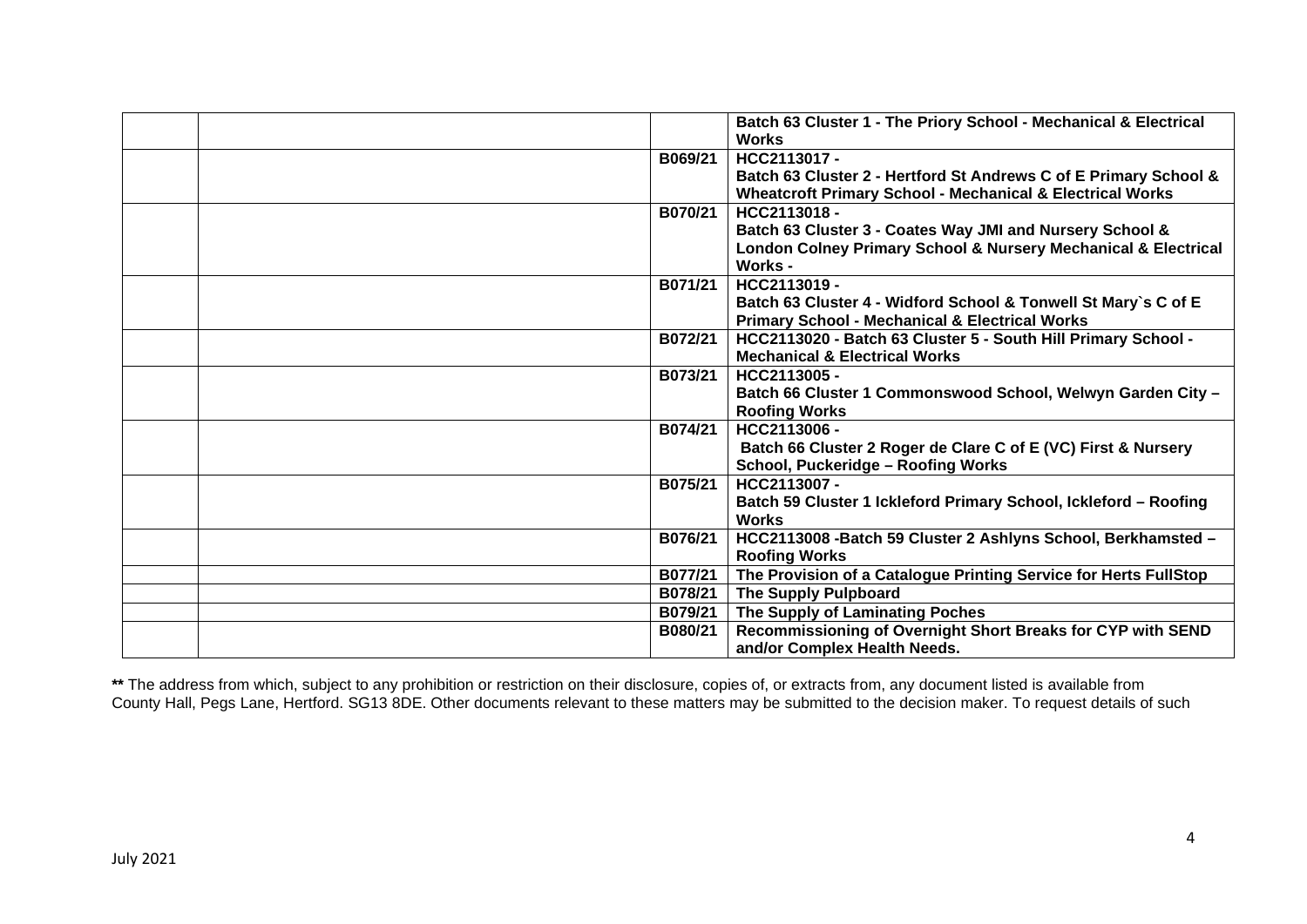documents (if any) as they become available, contact Deborah Jeffery, Assistant Manager, Democratic Services by email (Deborah.jeffery@hertfordshire.gov.uk) or phone (01992 555563)

\*\*\* In accordance with Regulation 10(1) of The Local Authorities (Executive Arrangements) (Meetings and Access to Information) (England) Regulations 2012 (the '2012 Regulations') these items of business will be considered by Cabinet at its meeting 13 May 2019. Notices issued, as required by the 2012 Regulations, can be viewed at https://democracy.hertfordshire.gov.uk/mgCalendarMonthView.aspx?GL=1&bcr=1

ᵻᵻ Documents to be considered by the Cabinet are published on the Councils website at https://democracy.hertfordshire.gov.uk/mgCalendarMonthView.aspx?GL=1&bcr=1

‡‡ Grounds for exemption are: -

- (a) where the decision is a decision taken under the Special Urgency provisions in Annex 4 of the Constitution
- (b) where the Chief Executive certifies that implementation of the decision is critical for service delivery
- (c) where the Chief Legal Officer certifies that the Council would be likely to suffer legal prejudice from a delay in implementation of the decision resulting from the decision being Called-In
- (d) where the Director of Resources certifies that the Council would be likely to suffer financial prejudice from a delay in implementation of the decision resulting from the decision being Called-In
- (e) where the Chief Legal Officer certifies that a delay in implementation of the decision resulting from the decision being Called-In would result in the decision being incapable of implementation or meaningful implementation
- (f) where the decision results from consideration of a recommendation or report from the OSC or any sub-committee or Topic Group of the OSC
- (g) where the decision results from a reference back decision by Overview and Scrutiny Committee; or
- (h) where the decision is a recommendation to Full Council;
- (i) where the Call-In period has expired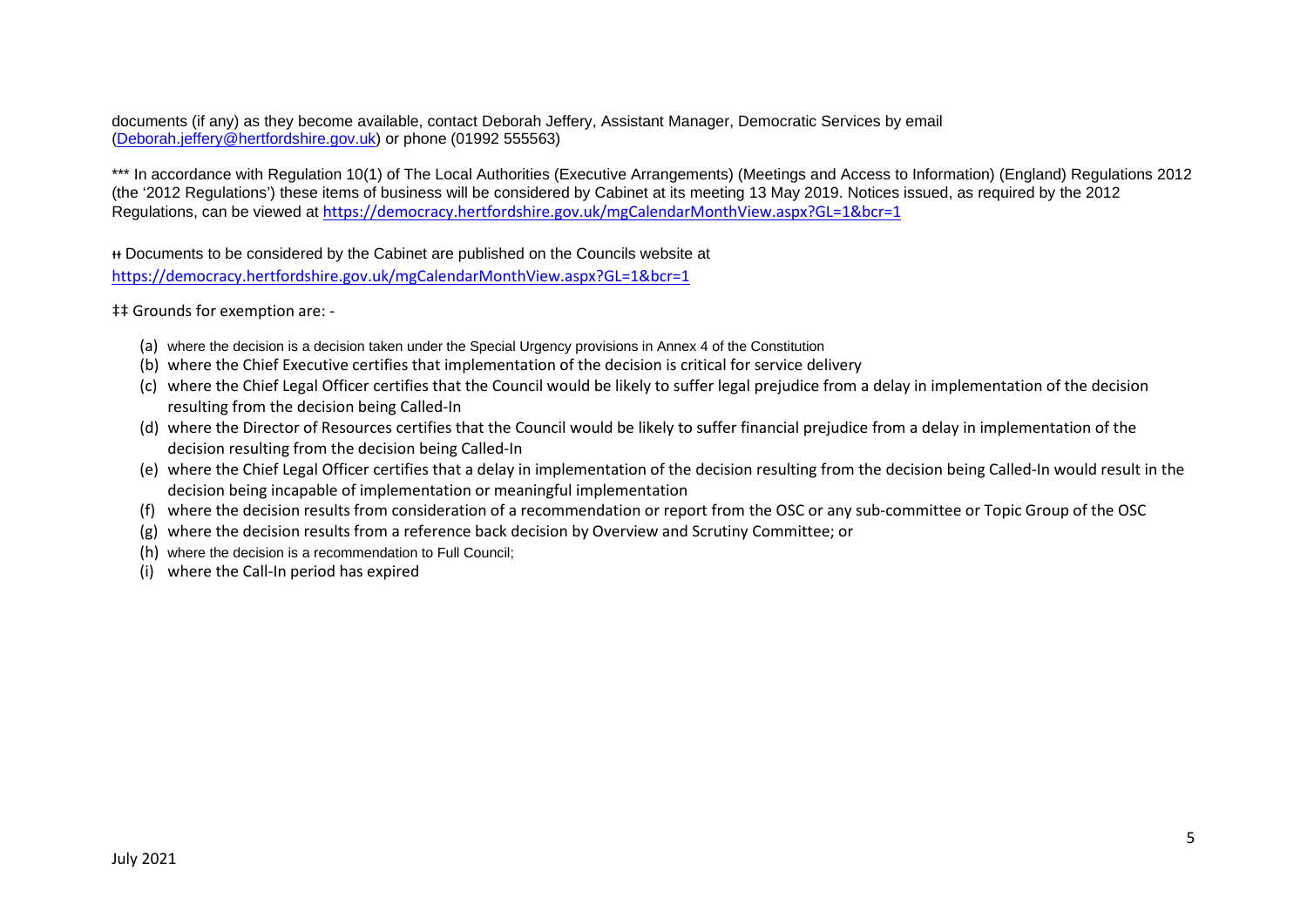# **PART A: DECISIONS BY CABINET NOTE:** NEW ITEMS AND AMENDMENTS ARE SHOWN IN BOLD

| Ref No. | <b>Matter for decision</b>                                                                                                                                                                             | <b>Date</b><br>decision to<br>be made                    | <b>Cabinet Panels</b><br>to be consulted         | <b>Officer contact for</b><br>this matter | <b>Documents to be</b><br>considered**II                                                                                                                                                                     | <b>Exempt from</b><br>the Council's<br>Call-in<br>procedures<br>‡‡ Yes/No |
|---------|--------------------------------------------------------------------------------------------------------------------------------------------------------------------------------------------------------|----------------------------------------------------------|--------------------------------------------------|-------------------------------------------|--------------------------------------------------------------------------------------------------------------------------------------------------------------------------------------------------------------|---------------------------------------------------------------------------|
| A011/21 | <b>Outturn Finance</b><br><b>Budget Monitor</b>                                                                                                                                                        | 12/07/2021                                               | Resources &<br>Performance                       | <b>Scott Walker</b><br>01992 555273       | Report of the Director of<br>Resources                                                                                                                                                                       | <b>No</b>                                                                 |
| A016/21 | Adoption of the<br>Developer<br>Infrastructure<br><b>Contributions Guide</b>                                                                                                                           | 12/07/2021                                               | Growth<br>Infrastructure &<br>Planning           | Sarah McLaughlin<br>01992 588110          | Report of the Director of<br>Environment & Infrastructure                                                                                                                                                    | <b>No</b>                                                                 |
| A024/21 | Approval of Regulation<br>of Investigatory<br>Powers (RIPA) Annual<br>Report                                                                                                                           | 12/07/2021                                               | Public Health &<br>Community<br>Safety           | <b>Andrew Butler</b><br>01707 292541      | Report of the Chief Legal Officer                                                                                                                                                                            | <b>No</b>                                                                 |
| A026/21 | <b>Hertfordshire Skills</b><br>and Employment<br>Strategy 2021-24                                                                                                                                      | 12/07/2021                                               | Education<br>Libraries &<br>Lifelong<br>Learning | Katherine Brierley<br>01992 588321        | Report of the Director of<br>Resources                                                                                                                                                                       | <b>No</b>                                                                 |
| A028/21 | Acquisition of<br>Brookdell Yard,<br>Watford, adjacent to<br>Waterdale recycling<br>Centre, Watford, to<br>enlarge capacity of<br>facility to ensure long<br>term future of service                    | Cabinet<br>12/07/2021<br>County<br>Council<br>20/07/2021 | Resources &<br>Performance                       | John Doyle<br>01992 556896                | Report of the Director of<br><b>Resources</b><br>Part I and Part II Report - due to<br>'Information relating to the<br>financial or business affairs of<br>any particular person (including<br>the Council)' | <b>No</b>                                                                 |
| A029/21 | Whether to publish a<br>Statutory notice on the<br>proposal to change the<br>age range of Oxhey<br>Early Years Centre, a<br><b>Maintained Nursery</b><br>School in Watford, to<br>allow children to be | 12/07/2021                                               | Education<br>Libraries &<br>Lifelong<br>Learning | David Shevlane<br>01992 556199            | Report of the Director of<br><b>Children's Services</b>                                                                                                                                                      | <b>No</b>                                                                 |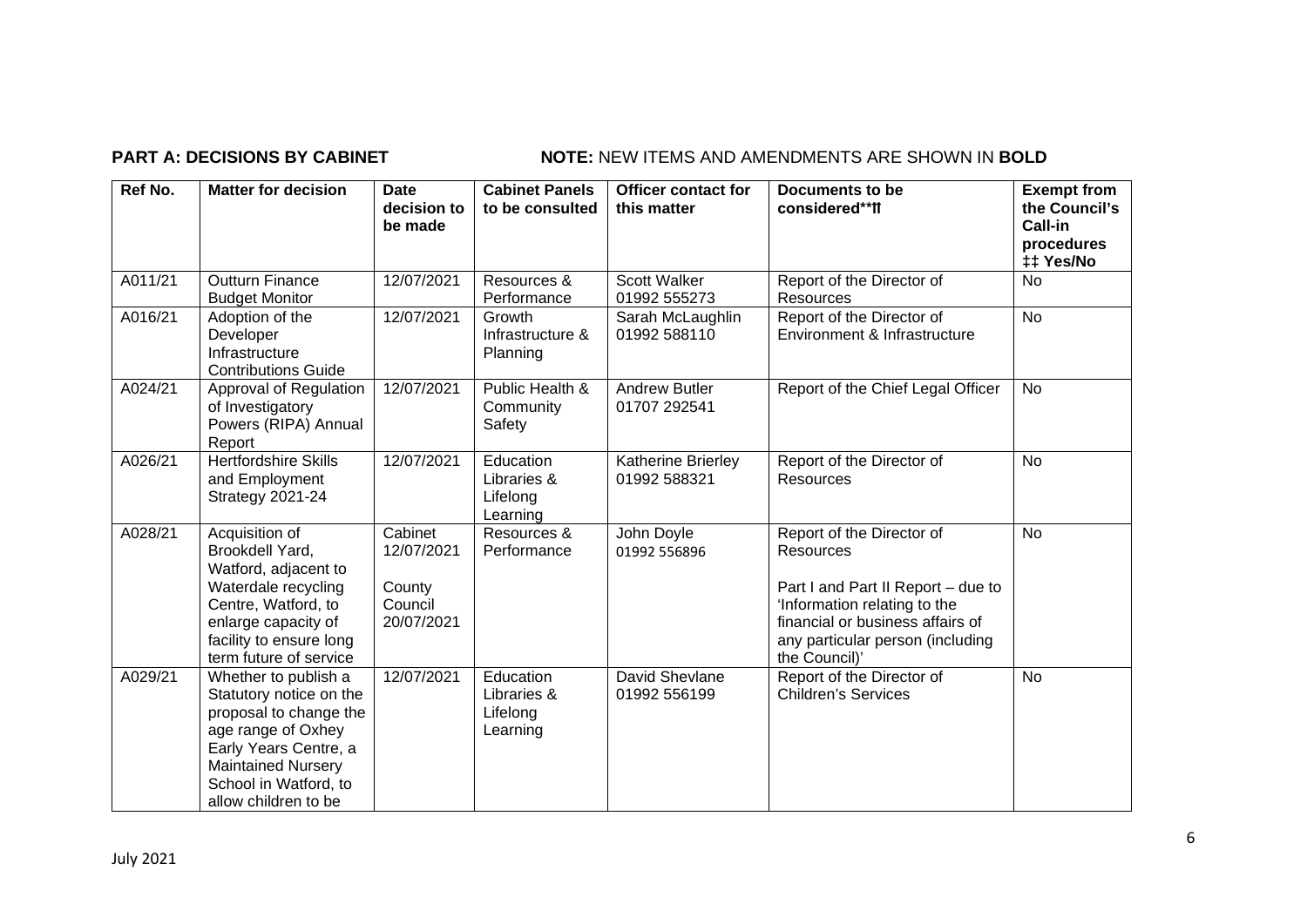|         | admitted from the age<br>of $2$ .                                                                                                                                                                                                                                                                                         |            |                                                                                      |                                       |                                                                                                                                                                                                                        |           |
|---------|---------------------------------------------------------------------------------------------------------------------------------------------------------------------------------------------------------------------------------------------------------------------------------------------------------------------------|------------|--------------------------------------------------------------------------------------|---------------------------------------|------------------------------------------------------------------------------------------------------------------------------------------------------------------------------------------------------------------------|-----------|
| A030/21 | To seek approval to:<br>capital funding to<br>support the permanent<br>enlargement of The<br>Priory School, Hitchin<br>by 1 form of entry (fe)<br>to 7fe from 2023;<br>entering a Funding<br>Agreement with the<br>school; and the use of<br>S106 allocations<br>towards this and other<br>previous expansion<br>schemes. | 12/07/2021 | Education<br>Libraries &<br>Lifelong<br>Learning                                     | Kate Ma<br>01992 556669               | Report of the Director of<br><b>Children's Services</b><br>Part I and Part II Report - due to<br>'Information relating to the<br>financial or business affairs of<br>any particular person (including<br>the Council)' | <b>No</b> |
| A031/21 | Variation to<br><b>Hertfordshire County</b><br><b>Council Admission</b><br>Arrangements for<br>2021/22 and 2022/23                                                                                                                                                                                                        | 12/07/2021 | Education<br>Libraries &<br>Lifelong<br>Learning                                     | Jayne Abery<br>01992 588785           | Report of the Director of<br><b>Children's Services</b>                                                                                                                                                                | <b>No</b> |
| ***     | Update On Covid<br><b>Recovery Strategy</b><br>Programme                                                                                                                                                                                                                                                                  | 12/07/2021 | Resources &<br>Performance                                                           | Sophie Mance<br>01992588246           | Report of the Director of<br>Resources                                                                                                                                                                                 | <b>No</b> |
| A012/21 | Consider the future of<br>land south of Croft<br>Lane (Norton C),<br>Letchworth                                                                                                                                                                                                                                           | 20/09/2021 | Resources &<br>Performance                                                           | <b>Andrew Edwards</b><br>01992 556007 | Report of the Director of<br>Resources<br>Part I and Part II Report - due to<br>'Information relating to the<br>financial or business affairs of<br>any particular person (including<br>the Council)'                  | <b>No</b> |
| A018/21 | Consider the future of<br>Land at 2B Star Street<br>in connection with the<br>existing library at 87<br>High Street, Ware.                                                                                                                                                                                                | 20/09/2021 | Resources and<br>Performance<br>and Education<br>Libraries &<br>Lifelong<br>Learning | Roger Arbon<br>01992 588052           | Report of the Director of<br>Resources<br>Part I and Part II Report - due to<br>'Information relating to the<br>financial or business affairs of                                                                       | <b>No</b> |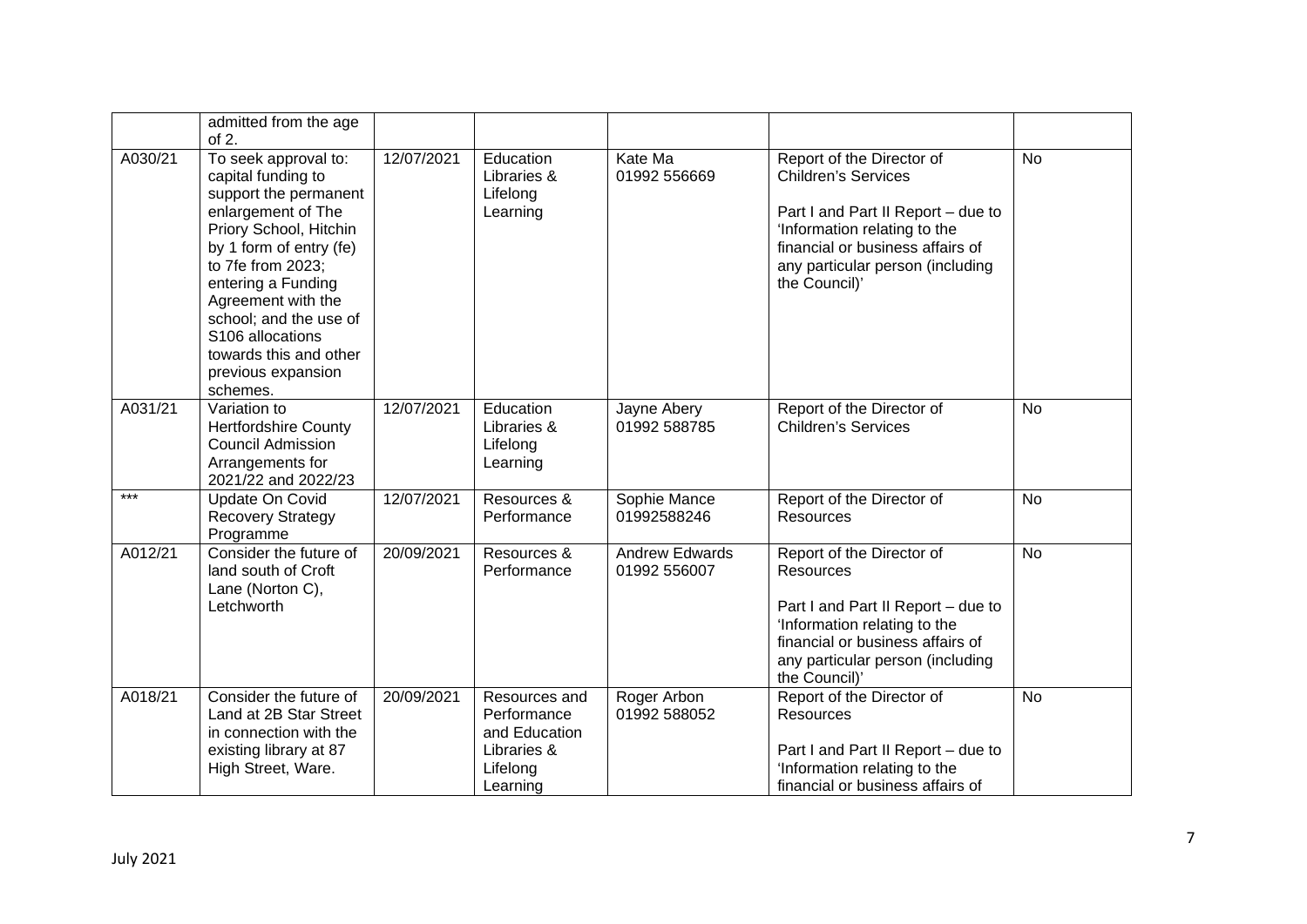|         |                                                                                                                                                                                                  |            |                                                                    |                                       | any particular person (including<br>the Council)'                                                                                                                                                     |           |
|---------|--------------------------------------------------------------------------------------------------------------------------------------------------------------------------------------------------|------------|--------------------------------------------------------------------|---------------------------------------|-------------------------------------------------------------------------------------------------------------------------------------------------------------------------------------------------------|-----------|
| A033/21 | <b>Winter Service</b><br><b>Operational Plan</b><br>(WSOP) 2021/22                                                                                                                               | 20/09/2021 | Highways &<br>Transport                                            | <b>Richard Stacey</b><br>01992 658115 | Report of the Director of<br>Environment & Infrastructure                                                                                                                                             | <b>No</b> |
| A034/21 | Winter Salt Bin Review                                                                                                                                                                           | 20/09/2021 | Highways &<br>Transport                                            | <b>Richard Stacey</b><br>01992 658115 | Report of the Director of<br>Environment & Infrastructure                                                                                                                                             | <b>No</b> |
| A037/21 | To agree the School<br>Improvement<br><b>Strategy 2021-26</b>                                                                                                                                    | 20/09/2021 | <b>Education</b><br><b>Libraries &amp;</b><br>Lifelong<br>Learning | <b>Simon Newland</b><br>01992 555738  | <b>Report of the Director of</b><br><b>Children's Services</b>                                                                                                                                        | <b>No</b> |
| A038/21 | <b>Approval of Queens</b><br><b>Green Canopy</b><br>funding for<br><b>Hertfordshire County</b><br><b>Council &amp; support</b><br>for external group<br>planting                                 | 20/09/2021 | <b>The</b><br><b>Environment</b>                                   | <b>Zac Mather</b><br>07802710322      | <b>Report of the Director of</b><br><b>Environment &amp; Infrastructure</b>                                                                                                                           | <b>No</b> |
| A039/21 | <b>Highways service</b><br>procurement 2024 -<br><b>Proposed Delivery</b><br><b>Model Decision</b>                                                                                               | 20/09/2021 | <b>The</b><br><b>Environment</b>                                   | <b>Steve Johnson</b><br>01992 658126  | <b>Report of the Director of</b><br><b>Environment &amp; Infrastructure</b>                                                                                                                           | <b>No</b> |
| A40/21  | <b>Approval for capital</b><br>funding delivery of<br><b>Public Sector</b><br><b>Decarbonisation</b><br><b>Works Scheme</b><br><b>Works for</b><br><b>Hertfordshire County</b><br><b>Council</b> | 20/09/2021 | <b>The</b><br><b>Environment</b>                                   | <b>Julie Greaves</b><br>01992 555580  | <b>Report of the Director of</b><br><b>Environment &amp; Infrastructure</b>                                                                                                                           | <b>No</b> |
| A015/21 | Consider the future of<br>Land North of Roysia<br>School, Royston                                                                                                                                | 18/10/2021 | Resources and<br>Performance                                       | James Young<br>01992 556551           | Report of the Director of<br>Resources<br>Part I and Part II Report - due to<br>'Information relating to the<br>financial or business affairs of<br>any particular person (including<br>the Council)' | No        |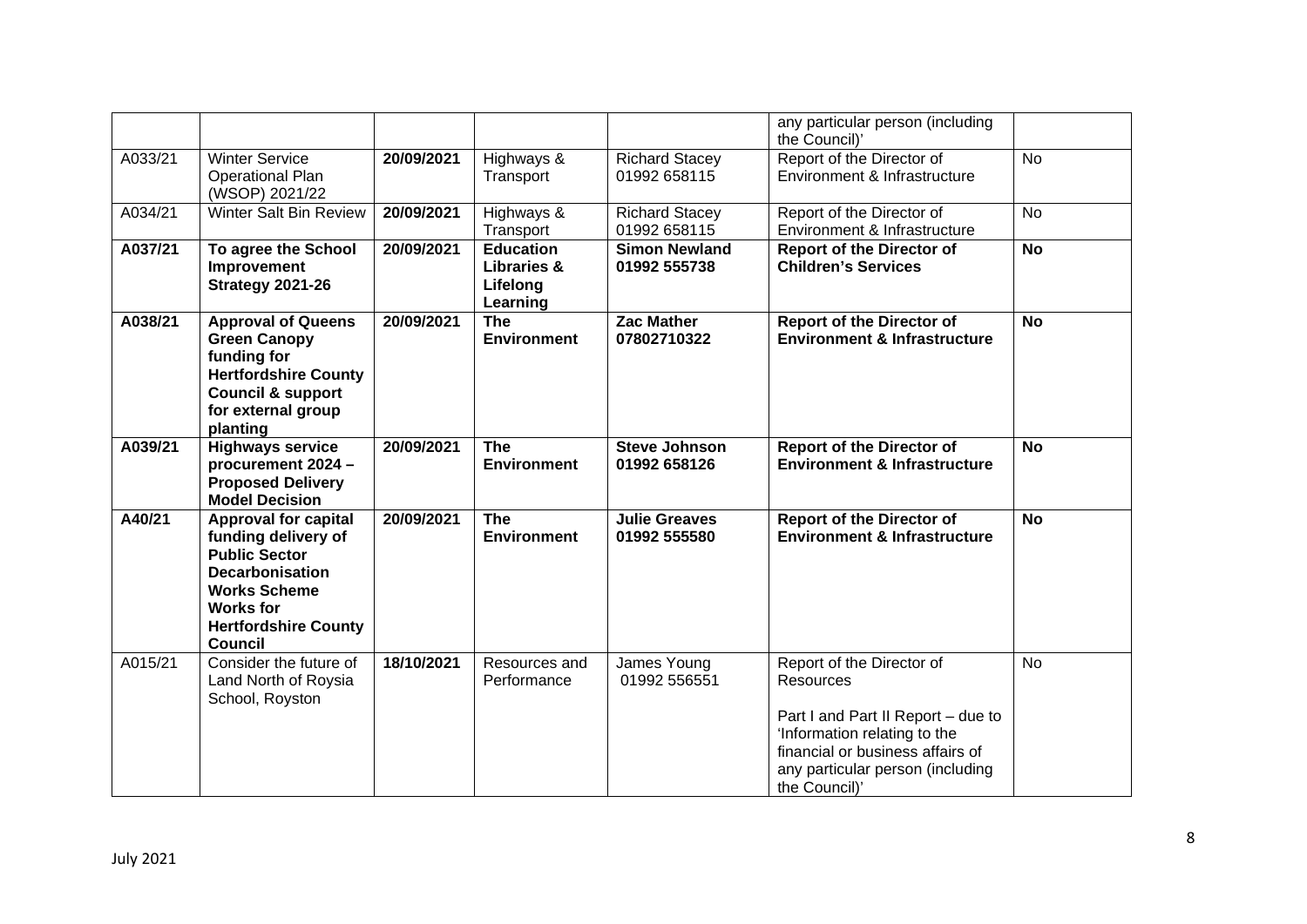| A035/21 | Winter Footway<br>Strategy                                                                                                                 | 18/10/2021 | Highways &<br>Transport                                                                                                                                                | <b>Richard Stacey</b>                | Report of the Director of<br>Environment & Infrastructure      | <b>No</b> |
|---------|--------------------------------------------------------------------------------------------------------------------------------------------|------------|------------------------------------------------------------------------------------------------------------------------------------------------------------------------|--------------------------------------|----------------------------------------------------------------|-----------|
| A036/21 | <b>Hertfordshire County</b><br>Council's Admission<br>Arrangements for<br>2023/24                                                          | 18/10/2021 | Education<br>Libraries &<br>Lifelong<br>Learning                                                                                                                       | Jayne Abery<br>01992 588785          | Report of the Director of<br><b>Children's Services</b>        | <b>No</b> |
| A041/21 | <b>Approval to consult</b><br>on the SEND<br><b>Strategy 2022 - 2025</b>                                                                   | 18/10/2021 | Children,<br><b>Young People</b><br>& Families<br><b>Education</b><br><b>Libraries &amp;</b><br>Lifelong<br>Learning<br>Children,<br><b>Young People</b><br>& Families | <b>Jo Fisher</b><br>01992 588604     | <b>Report of the Director of</b><br><b>Children's Services</b> | <b>No</b> |
| A032/21 | Future of Buntingford<br><b>Recycling Centre</b>                                                                                           | 15/11/2021 | The<br>Environment                                                                                                                                                     | Matt King<br>01992 556207            | Report of the Director of<br>Environment & Infrastructure      | <b>No</b> |
| A042/21 | <b>Recommissioning of</b><br><b>Overnight Short</b><br><b>Breaks for CYP with</b><br><b>SEND and/or</b><br><b>Complex Health</b><br>Needs. | 15/11/2021 | Children,<br><b>Young People</b><br>& Families                                                                                                                         | <b>Julie Reddish</b><br>01438 845433 | <b>Report of the Director of</b><br><b>Children's Services</b> | <b>No</b> |

# **Membership of Cabinet**

| <b>Stella Nash</b>     | <b>Adult Care, Health &amp; Wellbeing</b>            | <b>Richard Roberts</b> | <b>Leader of The Council</b>                |
|------------------------|------------------------------------------------------|------------------------|---------------------------------------------|
| <b>Teresa Heritage</b> | <b>Children, Young People &amp; Families</b>         | <b>Morris Bright</b>   | <b>Public Health &amp; Community Safety</b> |
| <b>Terry Douris</b>    | <b>Education, Libraries &amp; Life Long Learning</b> | <b>Bob Deering</b>     | <b>Resources &amp; Performance</b>          |
| <b>Stephen Boulton</b> | <b>Growth, Infrastructure &amp; Planning</b>         | <b>Eric Buckmaster</b> | <b>The Environment</b>                      |
| <b>Phil Bibby</b>      | <b>Highways &amp; Transport</b>                      |                        |                                             |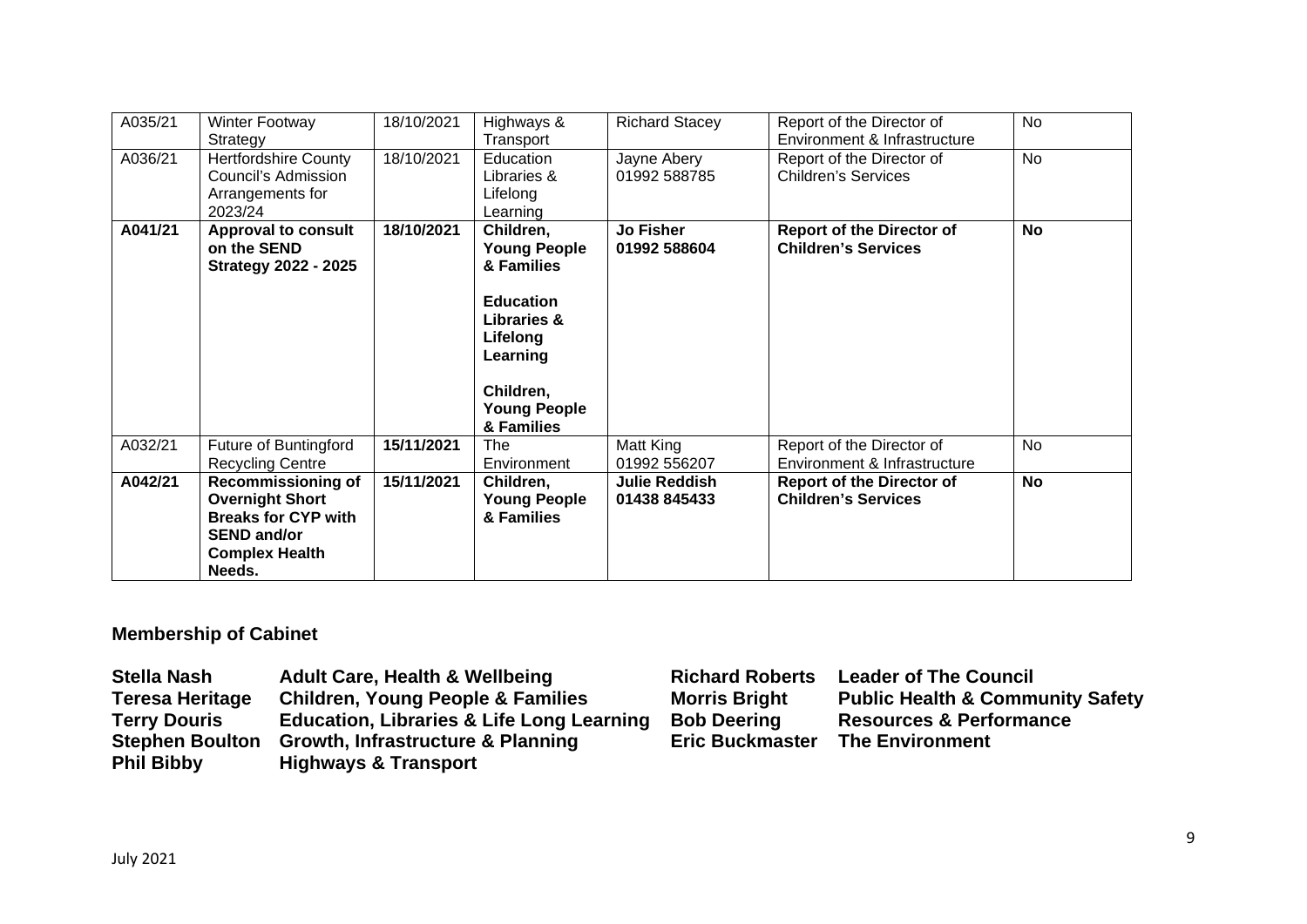\*\*\* In accordance with Regulation 10(1) of The Local Authorities (Executive Arrangements) (Meetings and Access to Information) (England) Regulations 2012 (the '2012 Regulations') this item of business will be considered by Cabinet at its meeting 12 July 2021. Notices issued, as required by the 2012 Regulations, can be viewed at Decisions | Hertfordshire County Council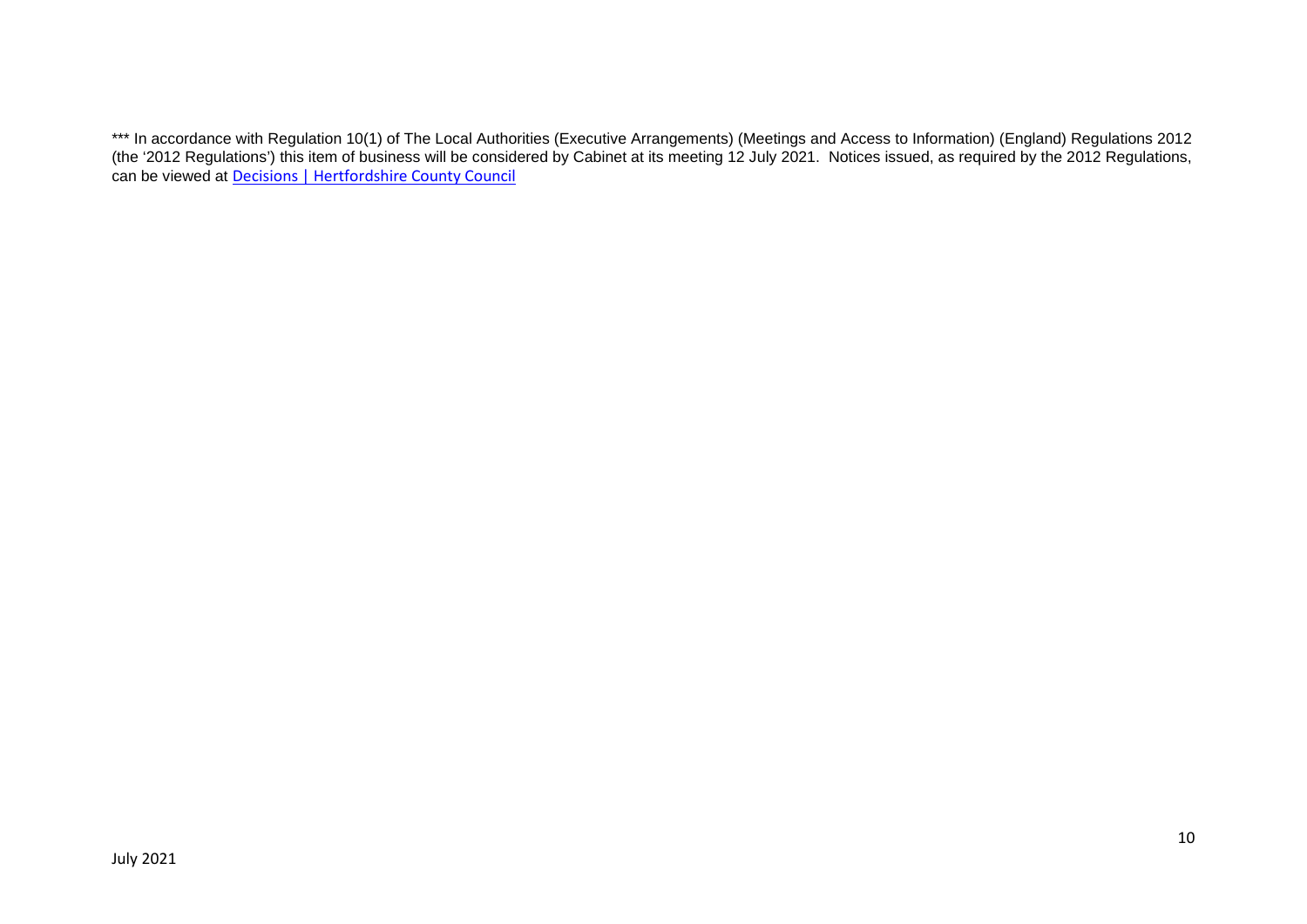### **PART B: DECISIONS BY CHIEF OFFICERS** NOTE: NEW ITEMS AND AMENDMENTS ARE SHOWN IN BOLD

| <b>Ref No</b> | <b>Issue for Decision</b>                                                                                                    | <b>Name and Title</b><br>of Decision<br><b>Maker</b>                        | Date, or<br>period<br>within<br>which,<br>decision to<br>be made | <b>Cabinet</b><br>Panels to be<br>consulted | <b>Officer contact for</b><br>this matter | <b>Documents to</b><br>be considered <sup>1</sup> | <b>Exempt</b><br>from the<br><b>Council's</b><br>Call-In<br><b>Procedures</b><br>Yes / No |
|---------------|------------------------------------------------------------------------------------------------------------------------------|-----------------------------------------------------------------------------|------------------------------------------------------------------|---------------------------------------------|-------------------------------------------|---------------------------------------------------|-------------------------------------------------------------------------------------------|
| B001/21       | <b>Traffic Regulation</b><br>Orders - various (see<br>attached Schedule<br>Appendix 1)                                       | Mark Kemp<br><b>Director</b><br>Environment and<br>Infrastructure           | During the<br>period of this<br>Forward Plan                     |                                             | Mark Kemp<br>01992 555206                 | Reports from<br><b>Lead Officers</b>              | <b>No</b>                                                                                 |
| B110/18       | HCC2112800-<br><b>Property Consultancy</b><br>Framework                                                                      | Sass Pledger<br><b>Assistant Director</b><br>- Property                     | <b>July 2021</b><br>(was June<br>2021)                           |                                             | <b>Jackie Aldridge</b><br>01992 588138    | See Note 2 below                                  | <b>No</b>                                                                                 |
| B053/19       | Approval to the sale of<br>45A Grange Road,<br><b>Bishops Stortford and</b><br>land adjoining                                | <b>Emily White</b><br>Head of Strategic<br>Asset<br>Management &<br>Estates | <b>July 2021</b><br>(was June<br>2021)                           |                                             | <b>Andrew Edwards</b><br>01992 556007     | Report                                            | <b>No</b>                                                                                 |
| B018/20       | HCC2011970 -<br><b>Bishops Stortford</b><br>North Secondary -<br>Design & Build<br>Contract in respect of<br>new build works | Sass Pledger<br><b>Assistant Director</b><br>Property                       | August 2021<br>(was July<br>2021)                                |                                             | Jackie Aldridge<br>01992 588138           | See Note 2 below                                  | <b>No</b>                                                                                 |
| B076/20       | Framework<br>Agreement for<br>the Supply of Cut<br>Paper & Card Size A3<br>& A4                                              | Glenn Facey<br><b>Head of Herts</b><br>FullStop                             | <b>September</b><br>2021 (was<br><b>June 2021)</b>               |                                             | <b>Jake Grieves</b><br>01707 292498       | See Note 2 below                                  | No                                                                                        |

<sup>&</sup>lt;sup>1</sup> The address from which, subject to any prohibition or restriction on their disclosure, copies of, or extracts from, any document listed is available is County Hall, Pegs Lane, Hertford, SG13 8DE. Other documents relevant to these matters may be submitted to the decision maker. To request details of such documents (if any) as they become available contact Deborah Jeffery, Assistant Manager, Democratic Services by email (deborah.jeffery@hertfordshire.gov.uk) or phone (01992 555563).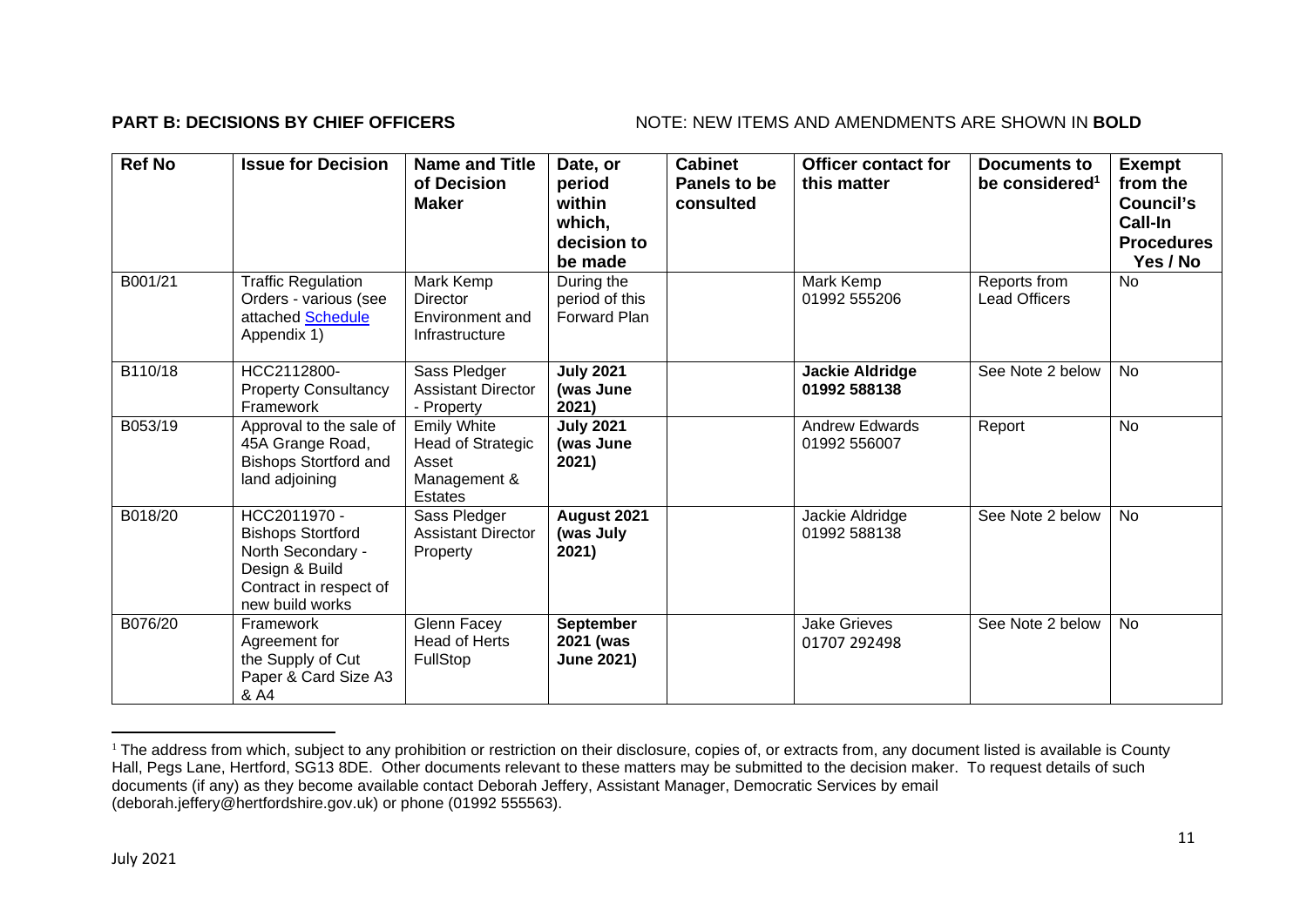| B093/20 | HCC2012494 -<br>Relocation of the<br>Blues Pre-school to<br>land at Cox's<br>Gardens, Bishops<br>Stortford. Temporary<br>Mobile Building. | Sass Pledger<br><b>Assistant Director</b><br>Property | August 2021<br>(was July<br>2021)           | Jackie Aldridge<br>01992 588138       | See note 2 below | <b>No</b> |
|---------|-------------------------------------------------------------------------------------------------------------------------------------------|-------------------------------------------------------|---------------------------------------------|---------------------------------------|------------------|-----------|
| B003/21 | Approval to the sale of<br>part of the Land at<br><b>Onslow St Audrey's</b><br>School, Hatfield                                           | Scott Crudgington<br>Director of<br>Resources         | <b>July 2021</b><br>(was June<br>2021)      | Sharon Roskilly<br>01992 555988       | See note 4 below | <b>No</b> |
| B006/21 | Approval to the terms<br>of sale for Former<br><b>Highway Maintenance</b><br>Depot, Station Road,<br>Watton at Stone                      | Scott Crudgington<br>Director of<br>Resources         | September<br>2021 (was<br><b>June 2021)</b> | <b>Andrew Edwards</b><br>01992 556007 | See Note 4 below | <b>No</b> |
| B007/21 | Approval to the terms<br>of sale for Land at<br>Foxgrove Path, South<br>Oxhey                                                             | Scott Crudgington<br>Director of<br>Resources         | <b>July 2021</b><br>(was June<br>2021)      | John Doyle<br>01992 556896            | See Note 4 below | <b>No</b> |
| B008/21 | Approval to the terms<br>of sale for Former<br>Little Furze JMI<br>School, Gosforth<br>Lane, South Oxhey                                  | Scott Crudgington<br>Director of<br><b>Resources</b>  | <b>July 2021</b><br>(was June<br>2021)      | John Doyle<br>01992 556896            | See Note 4 below | No        |
| B010/21 | Consider the future of<br>Eastern Playing<br>Fields, Goffs lane,<br>Cheshunt                                                              | Scott Crudgington<br>Director of<br><b>Resources</b>  | <b>July 2021</b><br>(was June<br>2021)      | Carolyn Clark<br>01992 555280         | See note 4 below | <b>No</b> |
| B011/21 | Land and building at<br>Meadowbank,<br>Alexandra Road,<br>Kings Langley -<br>Appropriation to Adult<br><b>Care Services</b>               | Scott Crudgington<br>Director of<br><b>Resources</b>  | <b>July 2021</b><br>(was May<br>2021)       | Carolyn Clark<br>01992 555280         | Report           | <b>No</b> |
| B012/21 | HCC2012582 -<br>Refurbishment of a<br>former adult care                                                                                   | Sass Pledger<br><b>Assistant Director</b><br>Property | August 2021<br>(was July<br>2021)           | Jackie Aldridge<br>01992 588138       | Report           | <b>No</b> |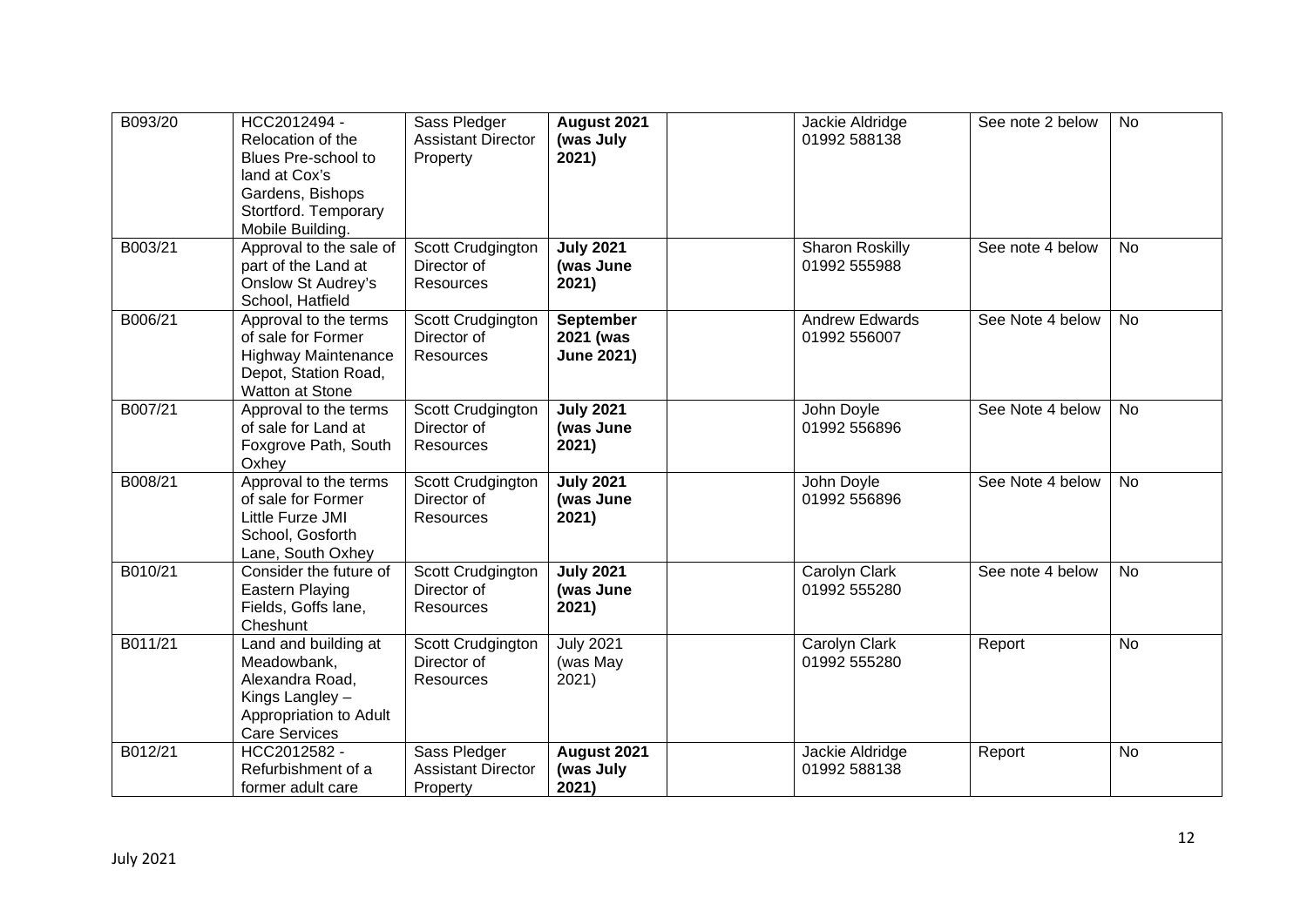|         | home to provide<br>accommodation for<br>Looked After Children                                                                           |                                                                      |                                             |                                    |                  |           |
|---------|-----------------------------------------------------------------------------------------------------------------------------------------|----------------------------------------------------------------------|---------------------------------------------|------------------------------------|------------------|-----------|
| B019/21 | HCC2112728 - Re-Fit<br>of Hertfordshire<br><b>County Council</b><br><b>Stevenage Offices</b>                                            | Sass Pledger<br>Asst Director-<br>Property                           | <b>July 2021</b><br>(was May<br>2021)       | Michael Cunningham<br>01992 556658 | See Note 2 below | <b>No</b> |
| B026/21 | <b>Single Tender Action</b><br>for Midpoint Intensive<br><b>Enablement Service</b>                                                      | Mark Harvey<br>Operations<br>Director - Adult<br><b>Disabilities</b> | <b>July 2021</b><br>(was June<br>2021)      | James Salmon<br>01438 844152       | Report           | <b>No</b> |
| B030/21 | HCC2112744 - Care<br>Provider for new care<br>home development at<br>Little Furze, South<br>Oxhey                                       | Sass Pledger<br>Asst Director-<br>Property                           | August 2021<br>(was July<br>2021)           | Jackie Aldridge<br>01992 588138    | See Note 2 below | <b>No</b> |
| B033/21 | Framework<br>Agreement for the<br>Supply of First Aid<br>Kits, Equipment &<br>Consumables                                               | <b>Glenn Facey</b><br><b>Head of Herts</b><br>FullStop               | <b>July 2021</b><br>(was May<br>2021)       | Glenn Facey<br>01707 292364        | See Note 2 below | <b>No</b> |
| B037/21 | Approval of Enabling<br>Agreement and<br>surrender of lease of<br>land at Onslow St<br>Audrey's School,<br>Hatfield                     | Scott Crudgington<br>Director of<br>Resources                        | <b>July 2021</b><br>(was June<br>2021)      | Sharon Roskilly 01992<br>555988    | See Note 2 below | <b>No</b> |
| B038/21 | Approval of the final<br>terms of the 125-year<br>peppercorn lease for<br>the new special<br>school at Woodside,<br>Welwyn Garden City. | Scott Crudgington<br>Director of<br><b>Resources</b>                 | <b>July 2021</b><br>(was June<br>2021)      | Sharon Roskilly 01992<br>555988    | See Note 2 below | No.       |
| B044/21 | The Supply of<br><b>Catering Disposables</b>                                                                                            | <b>Glenn Facey</b><br><b>Head of Herts</b><br>FullStop               | September<br>2021 (was<br><b>June 2021)</b> | Glenn Facey<br>01707 292364        | See Note 2 below | <b>No</b> |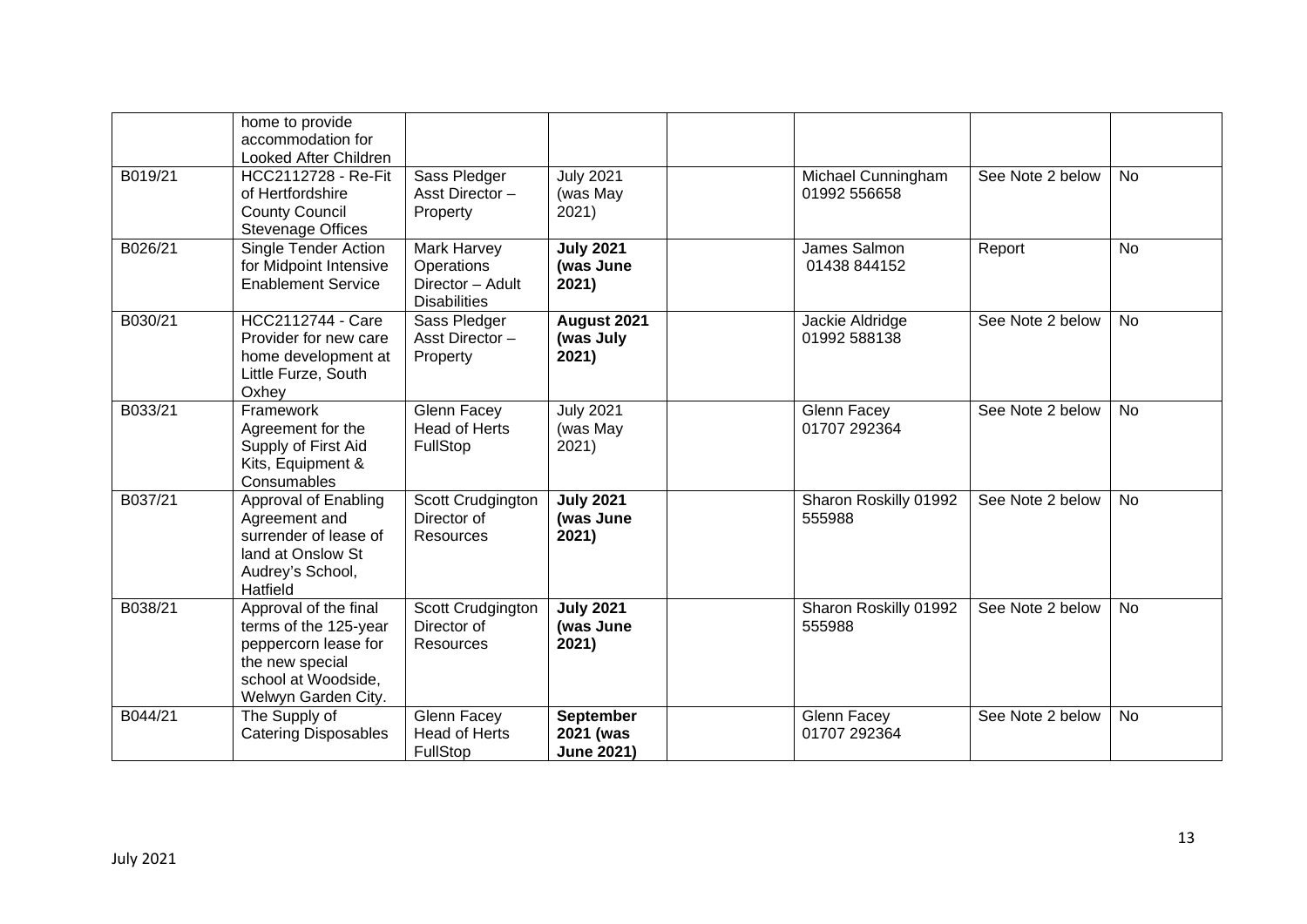| B045/21 | The Supply of Steel<br>Lockers                                                                                                                           | Glenn Facey<br><b>Head of Herts</b><br>FullStop                                                     | August 2021<br>(was July<br>2021)      | <b>Glenn Facey</b><br>01707 292364   | See Note 2 below | <b>No</b> |
|---------|----------------------------------------------------------------------------------------------------------------------------------------------------------|-----------------------------------------------------------------------------------------------------|----------------------------------------|--------------------------------------|------------------|-----------|
| B046/21 | Provision of Tree<br><b>Work Services</b>                                                                                                                | Glenn Facey<br><b>Head of Herts</b><br>FullStop                                                     | <b>July 2021</b>                       | Paul Bishop<br>01707292384           | See Note 2 below | <b>No</b> |
| B047/21 | Procurement of<br>training providers to<br>allow HCC to utilise<br>the Apprenticeship<br>Levy funds.                                                     | Richard Hall,<br>Head of<br>Resources and<br>Development                                            | August 2021                            | Cally Brown<br>01992 556951          | Report           | <b>No</b> |
| B049/21 | Demolition of the<br><b>Former Little Furze</b><br>Primary School, South<br>Oxhey.                                                                       | Sass Pledger<br><b>Asst Director</b><br>Property                                                    | August 2021<br>(was June<br>2021)      | Jackie Aldridge<br>01992 588138      | See Note 2 below | <b>No</b> |
| B050/21 | Award of various local<br>bus and school coach<br>contracts (tender<br>round for Services<br>starting September<br>2021)                                 | Simon Aries,<br><b>Assistant Director</b><br>Transport, Waste<br>and<br>Environmental<br>Management | <b>July 2021</b><br>(was June<br>2021) | <b>Matthew Lale</b><br>01992 588633  | Report           | <b>No</b> |
| B051/21 | <b>Hertfordshire County</b><br>Council and the<br>Procurement<br>Partnership Ltd<br>Finance and Leasing<br>Dynamic Purchasing<br><b>System Agreement</b> | Glenn Facey<br><b>Head of Herts</b><br>FullStop                                                     | August 2021<br>(was June<br>2021)      | <b>Jake Grieves</b><br>01707 292498  | See Note 2 below | <b>No</b> |
| B052/21 | <b>HCC2112924 SEND</b><br><b>Temporary Expansion</b><br>- New modular<br>accommodation<br>landscaping works<br>and internal<br>remodelling               | Sass Pledger<br><b>Asst Director</b><br>Property                                                    | August 2021<br>(was June<br>2021)      | Jackie Aldridge<br>01992 588138      | See Note 2 below | <b>No</b> |
| B053/21 | Contract award for the<br>delivery of the<br><b>Hertfordshire Autism</b>                                                                                 | Mark Harvey,<br>Operations                                                                          | <b>July 2021</b>                       | <b>Tara Mullaney</b><br>07910 211998 | See Note 2 below | <b>No</b> |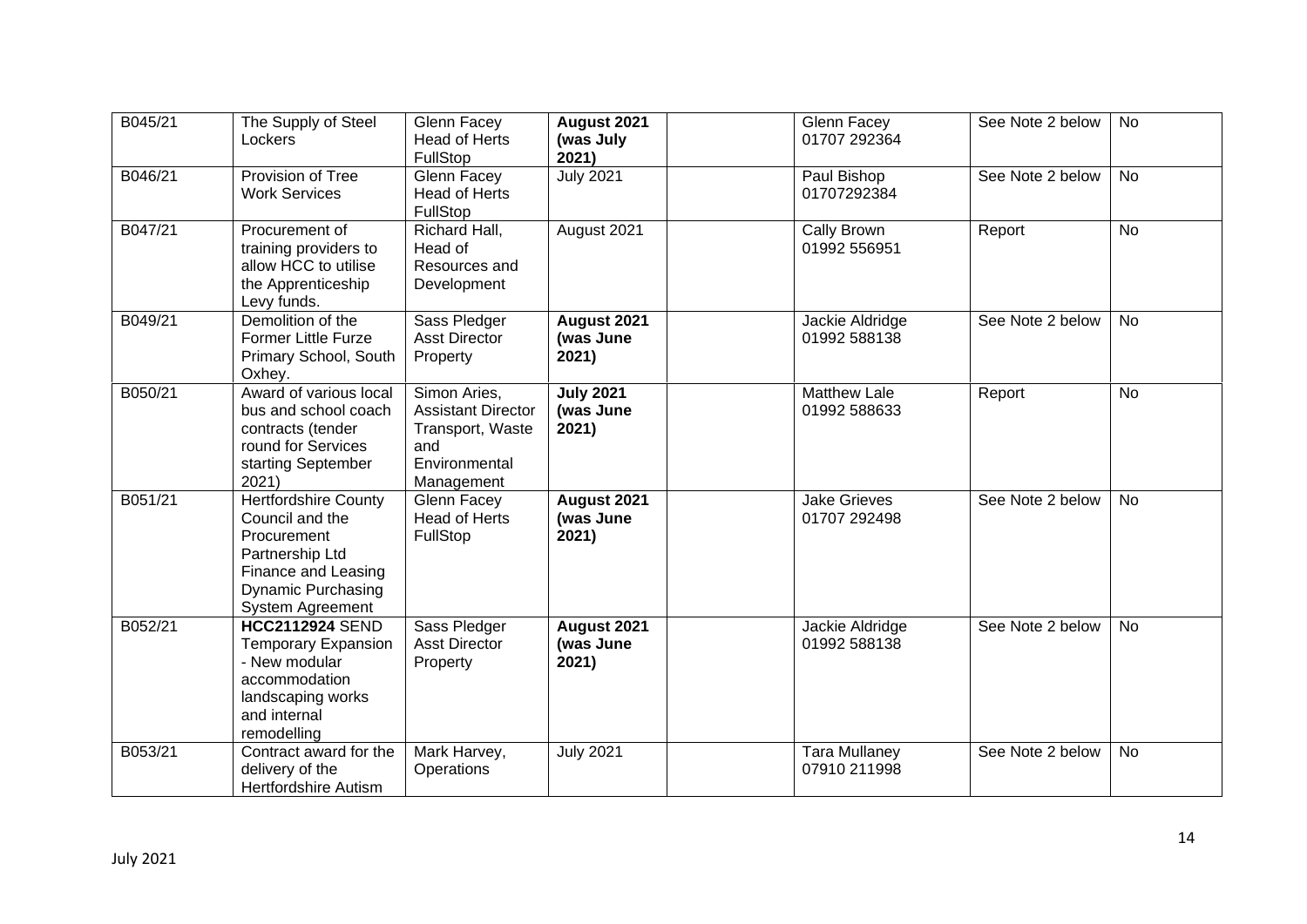|         | <b>Community Support</b><br>Service                                                                                         | Director, Adult<br><b>Care Services</b>                                   |                                   |                                       |                  |           |
|---------|-----------------------------------------------------------------------------------------------------------------------------|---------------------------------------------------------------------------|-----------------------------------|---------------------------------------|------------------|-----------|
| B055/21 | <b>Tender of Reablement</b><br>and Support at Home<br>contract for St Albans<br>and Stevenage                               | Chris Badger<br>Director of Adult<br><b>Care Services</b>                 | August 2021                       | Daisy Sanghera<br>01438 843391        | See Note 2 below | <b>No</b> |
| B056/21 | Contract Award for<br><b>Midpoint Intensive</b><br><b>Enablement Service</b>                                                | Mark Harvey<br>Operations<br><b>Director Adult</b><br><b>Disabilities</b> | September<br>2021                 | James Salmon<br>01438 844152          | See Note 2 below | <b>No</b> |
| B057/21 | Award of Framework<br>for spot providers                                                                                    | Chris Badger<br>Director of Adult<br><b>Care Services</b>                 | September<br>2021                 | Daisy Sanghera<br>01438 843391        | See Note 2 below | <b>No</b> |
| B059/21 | Implementation of<br>records & document<br>management module<br>to support new HR<br>application                            | Scott Crudgington<br>Director of<br><b>Resources</b>                      | Not before 23<br><b>June 2021</b> | Anna Morrison,<br>01992 588282        | See Note 2 below | <b>No</b> |
| B060/21 | Provision of Housing<br><b>Related Support</b><br>services - Award of<br>Contract                                           | Chris Badger<br><b>Director Adult</b><br><b>Care Services</b>             | <b>July 2021</b>                  | <b>Helen Gledhill</b><br>01438 843617 | See Note 2 below | <b>No</b> |
| B061/21 | <b>Washroom Services</b><br>for all HCC sites -<br>Award of Contract                                                        | Sass Pledger<br><b>Asst Director</b><br>Property                          | August 2021                       | Michael Cunningham<br>01992 556658    | See Note 2 below | <b>No</b> |
| B062/21 | <b>Bishop Stortford</b><br>Young Person Centre<br>- refurbishment of<br>existing building                                   | Sass Pledger<br><b>Asst Director</b><br>Property                          | August 2021                       | Jackie Aldridge<br>01992 588138       | See Note 2 below | <b>No</b> |
| B063/21 | HCC2012445 -<br>Consultant to<br>undertake the master<br>planning and planning<br>application to help in<br>the delivery of | Sass Pledger<br><b>Asst Director</b><br>Property                          | August 2021                       | Mike Evans<br>01992 555634            | See Note 2 below | <b>No</b> |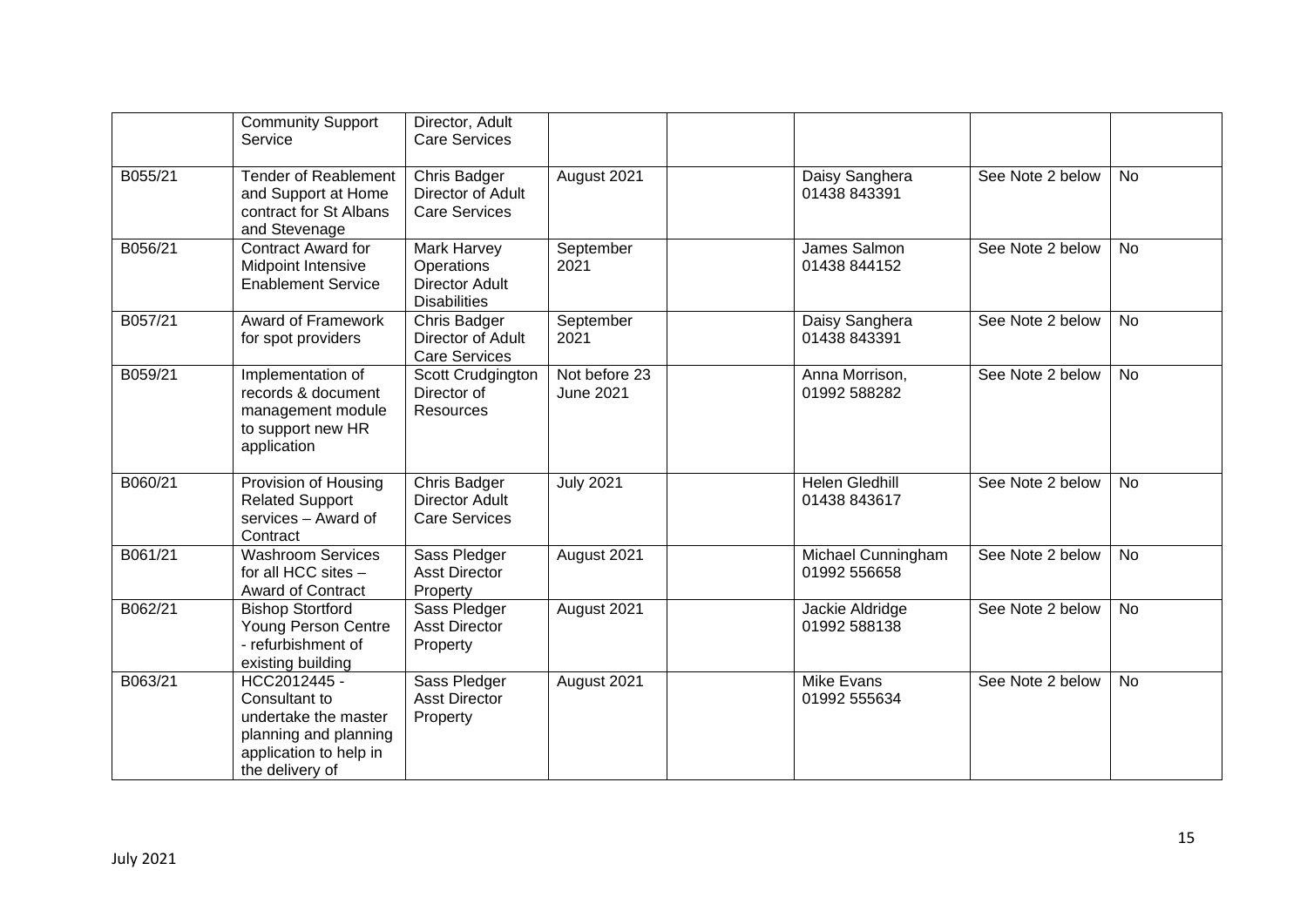|         | <b>Brookfield Garden</b><br>Village                                                                                                                                                                            |                                                                                                       |                                   |     |                                        |                     |           |
|---------|----------------------------------------------------------------------------------------------------------------------------------------------------------------------------------------------------------------|-------------------------------------------------------------------------------------------------------|-----------------------------------|-----|----------------------------------------|---------------------|-----------|
| B064/21 | Reinforced<br><b>Autoclaved Aerated</b><br>Concrete (RAAC)<br>repair and<br>replacement of roofs<br>containing this form of<br>concrete                                                                        | Sass Pledger<br>Asst Director-<br>Property                                                            | August 2021                       |     | Jackie Aldridge<br>01992 588138        | See Note 2 below    | <b>No</b> |
| B065/21 | Award of a contract<br>for the provision of a<br>Learning System and<br>Catalogue with effect<br>from April 2022                                                                                               | Sally Hopper,<br><b>Assistant Director</b><br>- HR Services                                           | September<br>2021                 |     | Sally Hopper<br>01992 555692           | See Note 2 below    | <b>No</b> |
| B066/21 | Award of a Demand<br><b>Responsive Transport</b><br>Operator.                                                                                                                                                  | Simon Aires,<br><b>Assistant Director</b><br>- Transport,<br>Waste and<br>Environmental<br>Management | Not before 16<br><b>July 2021</b> | N/A | Matthew Lale 01992<br>588633           | Report              | <b>No</b> |
| B067/21 | The Supply of<br><b>Envelopes</b>                                                                                                                                                                              | <b>Glenn Facey</b><br><b>Head of Herts</b><br><b>FullStop</b>                                         | August 2021                       |     | <b>Jake Grieves</b><br>01707 292498    | See Note 2<br>below | <b>No</b> |
| B068/21 | HCC2113016 -<br>Batch 63 Cluster 1 -<br>The Priory School -<br><b>Mechanical &amp;</b><br><b>Electrical Works</b>                                                                                              | <b>Sass Pledger</b><br><b>Asst Director -</b><br><b>Property</b>                                      | August 2021                       |     | <b>Jackie Aldridge</b><br>01992 588138 | See Note 2<br>below | <b>No</b> |
| B069/21 | HCC2113017 -<br><b>Batch 63 Cluster 2 -</b><br><b>Hertford St Andrews</b><br>C of E Primary<br><b>School &amp; Wheatcroft</b><br><b>Primary School -</b><br><b>Mechanical &amp;</b><br><b>Electrical Works</b> | <b>Sass Pledger</b><br><b>Asst Director -</b><br><b>Property</b>                                      | August 2021                       |     | <b>Jackie Aldridge</b><br>01992 588138 | See Note 2<br>below | <b>No</b> |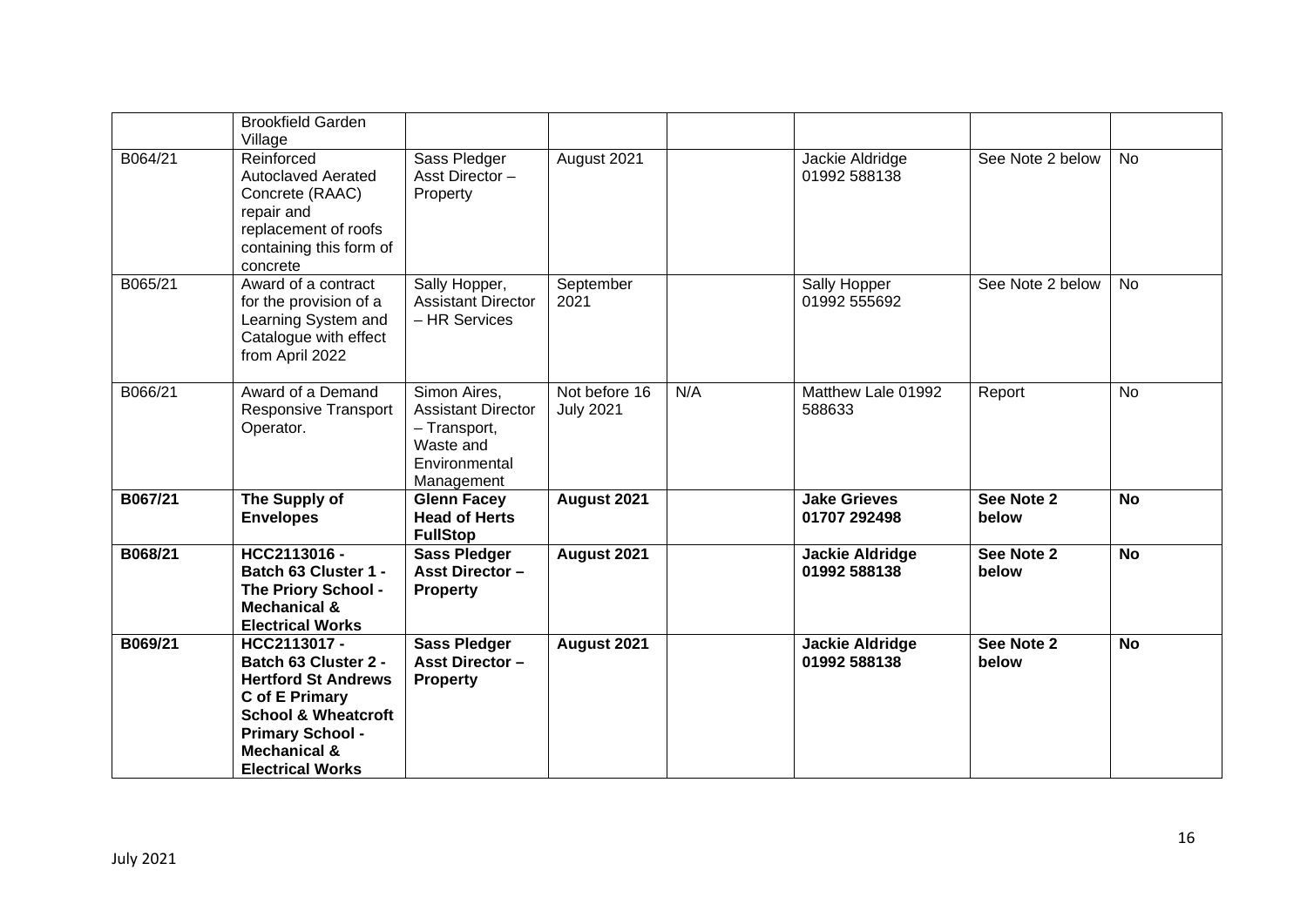| B070/21 | HCC2113018-<br>Batch 63 Cluster 3 -<br><b>Coates Way JMI and</b><br><b>Nursery School &amp;</b><br><b>London Colney</b><br><b>Primary School &amp;</b><br><b>Nursery Mechanical</b><br>& Electrical Works - | <b>Sass Pledger</b><br><b>Asst Director -</b><br><b>Property</b> | August 2021 | <b>Jackie Aldridge</b><br>01992 588138 | See Note 2<br>below | <b>No</b> |
|---------|-------------------------------------------------------------------------------------------------------------------------------------------------------------------------------------------------------------|------------------------------------------------------------------|-------------|----------------------------------------|---------------------|-----------|
| B071/21 | HCC2113019 -<br>Batch 63 Cluster 4 -<br><b>Widford School &amp;</b><br>Tonwell St Mary's C<br>of E Primary School<br>- Mechanical &<br><b>Electrical Works</b>                                              | <b>Sass Pledger</b><br><b>Asst Director -</b><br><b>Property</b> | August 2021 | <b>Jackie Aldridge</b><br>01992 588138 | See Note 2<br>below | <b>No</b> |
| B072/21 | <b>HCC2113020 - Batch</b><br>63 Cluster 5 - South<br><b>Hill Primary School -</b><br><b>Mechanical &amp;</b><br><b>Electrical Works</b>                                                                     | <b>Sass Pledger</b><br><b>Asst Director-</b><br><b>Property</b>  | August 2021 | <b>Jackie Aldridge</b><br>01992 588138 | See Note 2<br>below | <b>No</b> |
| B073/21 | HCC2113005 -<br><b>Batch 66 Cluster 1</b><br><b>Commonswood</b><br>School, Welwyn<br>Garden City -<br><b>Roofing Works</b>                                                                                  | <b>Sass Pledger</b><br><b>Asst Director -</b><br><b>Property</b> | August 2021 | <b>Jackie Aldridge</b><br>01992 588138 | See Note 2<br>below | <b>No</b> |
| B074/21 | HCC2113006 -<br><b>Batch 66 Cluster 2</b><br>Roger de Clare C of<br>$E$ (VC) First &<br><b>Nursery School,</b><br>Puckeridge -<br><b>Roofing Works</b>                                                      | <b>Sass Pledger</b><br><b>Asst Director -</b><br><b>Property</b> | August 2021 | <b>Jackie Aldridge</b><br>01992 588138 | See Note 2<br>below | <b>No</b> |
| B075/21 | HCC2113007 -<br><b>Batch 59 Cluster 1</b><br><b>Ickleford Primary</b><br>School, Ickleford-<br><b>Roofing Works</b>                                                                                         | <b>Sass Pledger</b><br><b>Asst Director -</b><br><b>Property</b> | August 2021 | <b>Jackie Aldridge</b><br>01992 588138 | See Note 2<br>below | <b>No</b> |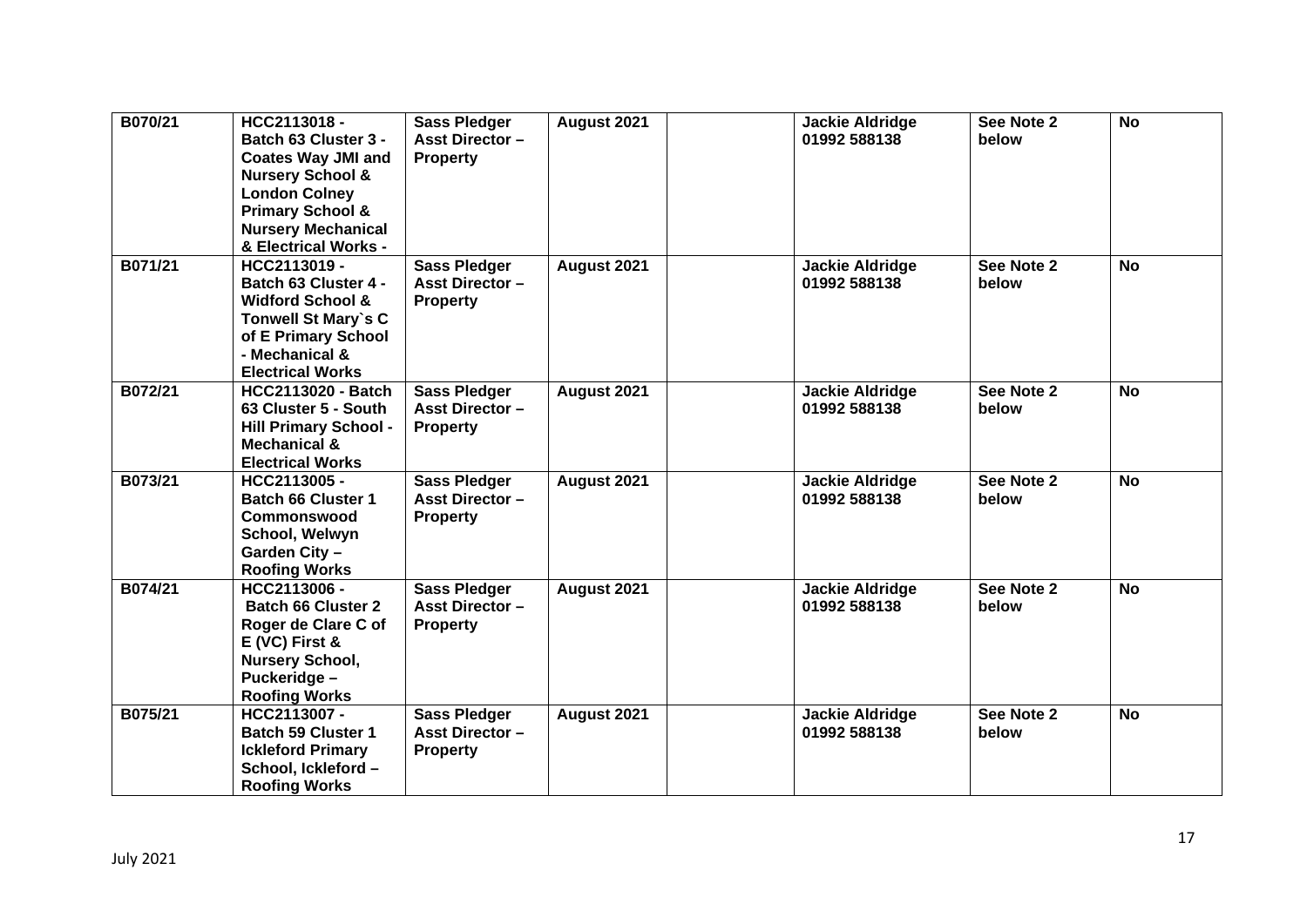| B076/21 | <b>HCC2113008 -Batch</b><br>59 Cluster 2 Ashlyns<br>School,<br><b>Berkhamsted-</b><br><b>Roofing Works</b>                                 | <b>Sass Pledger</b><br><b>Asst Director -</b><br><b>Property</b>                                     | August 2021              | <b>Jackie Aldridge</b><br>01992 588138 | See Note 2<br>below | <b>No</b> |
|---------|--------------------------------------------------------------------------------------------------------------------------------------------|------------------------------------------------------------------------------------------------------|--------------------------|----------------------------------------|---------------------|-----------|
| B077/21 | The Provision of a<br><b>Catalogue Printing</b><br><b>Service for Herts</b><br><b>FullStop</b>                                             | <b>Glenn Facey</b><br><b>Head of Herts</b><br><b>FullStop</b>                                        | <b>September</b><br>2021 | <b>Jake Grieves</b><br>01707 292498    | See Note 2<br>below | <b>No</b> |
| B078/21 | <b>The Supply</b><br>Pulpboard                                                                                                             | <b>Glenn Facey</b><br><b>Head of Herts</b><br><b>FullStop</b>                                        | October 2021             | <b>Jake Grieves</b><br>01707 292498    | See Note 2<br>below | <b>No</b> |
| B079/21 | The Supply of<br><b>Laminating Poches</b>                                                                                                  | <b>Glenn Facey</b><br><b>Head of Herts</b><br><b>FullStop</b>                                        | October 2021             | <b>Jake Grieves</b><br>01707 292498    | See Note 2<br>below | <b>No</b> |
| B080/21 | <b>Recommissioning of</b><br><b>Overnight Short</b><br><b>Breaks for CYP with</b><br><b>SEND and/or</b><br><b>Complex Health</b><br>Needs. | <b>Marion Ingram</b><br><b>Operations</b><br><b>Director</b><br><b>Specialist</b><br><b>Services</b> | <b>November</b><br>2021  | Julie Reddish<br>01438 845433          | Report              | <b>No</b> |

### **Notes:**

- 1. CBC contract = on behalf of 17 local authority members of the Central Buying Consortium
- 2. Quality and price evaluation derived from tenderers' submissions *(which may contain exempt information and if so will not be available for public inspection)*
- 3. Collaborative contract with one or more authorities (not a CBC contract)
- 4. Part II (due to 'Information relating to the financial or business affairs of any particular person (including the Council')".

If you have any general enquiries about this Forward Plan - contact Michelle Diprose, Democratic Services Officer, 01992 555566 Email: michelle.diprose@hertfordshire.gov.uk or Deborah Jeffery, Assistant Manager, Democratic Services, 01992 555563 Email: deborah.jeffery@hertfordshire.gov.uk

**QUENTIN BAKER, CHIEF LEGAL OFFICER**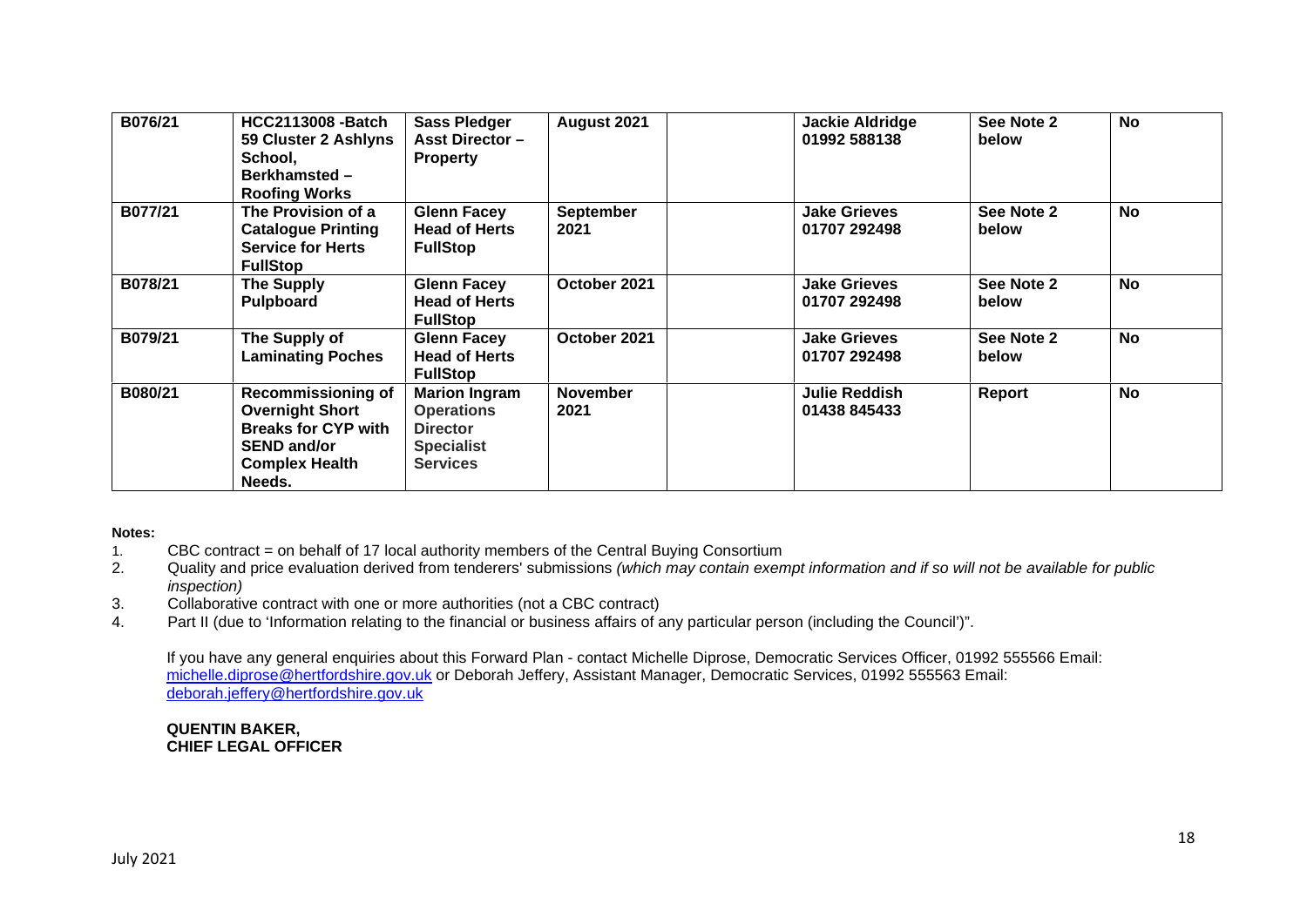

## **HERTFORDSHIRE COUNTY COUNCIL**

**FORWARD PLAN Notice of (a) key and other decisions likely to be made on behalf of the County Council by Cabinet, (b) key decisions likely to be made on behalf of the County Council by Officers and (c) decisions on Traffic Regulation Orders likely to be made by Officers on behalf of the County Council in the period 1 August 2021 – 30 November 2021** 

# **Published: 2 July 2021**

[Note: Key decisions and other decisions due to be reached in July 2021 but not yet made remain listed (notice of these items was given in the Forward Plan issued on 4 June 2021)]

# **TRAFFIC REGULATION ORDERS**

| <b>Broxbourne</b><br>Location                                                                                                                                                                                                                                                                                                                                                                                                                                                                                                                                                                      | <b>Proposed Restriction</b>                                                                                                                                                                                                                                                                                                                                                                                                                                                                                                            |
|----------------------------------------------------------------------------------------------------------------------------------------------------------------------------------------------------------------------------------------------------------------------------------------------------------------------------------------------------------------------------------------------------------------------------------------------------------------------------------------------------------------------------------------------------------------------------------------------------|----------------------------------------------------------------------------------------------------------------------------------------------------------------------------------------------------------------------------------------------------------------------------------------------------------------------------------------------------------------------------------------------------------------------------------------------------------------------------------------------------------------------------------------|
| Bell Lane, Broxbourne                                                                                                                                                                                                                                                                                                                                                                                                                                                                                                                                                                              | <b>Waiting Restrictions</b>                                                                                                                                                                                                                                                                                                                                                                                                                                                                                                            |
| <b>East Herts</b>                                                                                                                                                                                                                                                                                                                                                                                                                                                                                                                                                                                  |                                                                                                                                                                                                                                                                                                                                                                                                                                                                                                                                        |
| Location                                                                                                                                                                                                                                                                                                                                                                                                                                                                                                                                                                                           | <b>Proposed Restriction</b>                                                                                                                                                                                                                                                                                                                                                                                                                                                                                                            |
| Wentworth Drive/Sunningdale, Bishop's Stortford<br>South Road/Saffron Meadow, Standon<br>Anchor Street & Unnamed Roads, Bishop's Stortford<br>A602 Watton-at-Stone Bypass<br>Maidenhead Street, Hertford<br>A120 Little Hadham Bypass<br>Various Roads, Sawbridgeworth<br>Railway Street, Hertford<br>West Road, Sawbridgeworth<br>Bullfields, Sawbridgeworth<br>Riverside Walk, Bishop's Stortford<br>Fairway, Sawbridgeworth<br>London Road, Crouch Gardens etc, Buntingford<br>Thieves Lane / The Ridgeway, Hertford<br>North Road, Hertford<br>Obrey Way, Bishop's Stortford<br><b>Dacorum</b> | <b>Waiting Restrictions</b><br><b>Waiting Restrictions</b><br>Goods Vehicle Loading Bay, 20mph Speed Limit, Bus Gate<br>50mph Speed Limit<br><b>Restricted Zone</b><br>40 & De-restricted mph Speed Limits, Cycle Track<br>20mph Speed Limit<br><b>Waiting Restrictions</b><br><b>Waiting Restrictions</b><br><b>Waiting Restrictions</b><br>Restricted Zone, Pedestrian Zone<br><b>Waiting Restrictions</b><br>20mph Speed Limit Zone<br><b>Experimental Waiting Restrictions</b><br><b>Waiting Restrictions</b><br>7.5t Weight Limit |
| Location                                                                                                                                                                                                                                                                                                                                                                                                                                                                                                                                                                                           | <b>Proposed Restriction</b>                                                                                                                                                                                                                                                                                                                                                                                                                                                                                                            |
| Dundale Road, Tring<br>Wingrave Road / Sutton Close, Tring<br>New Mill Terrace / Pheasant Close etc, Tring<br>Silk Mill Way / Adams Way, Tring                                                                                                                                                                                                                                                                                                                                                                                                                                                     | <b>Waiting Restrictions</b><br><b>Waiting Restrictions</b><br><b>Waiting Restrictions</b><br><b>Waiting Restrictions</b>                                                                                                                                                                                                                                                                                                                                                                                                               |